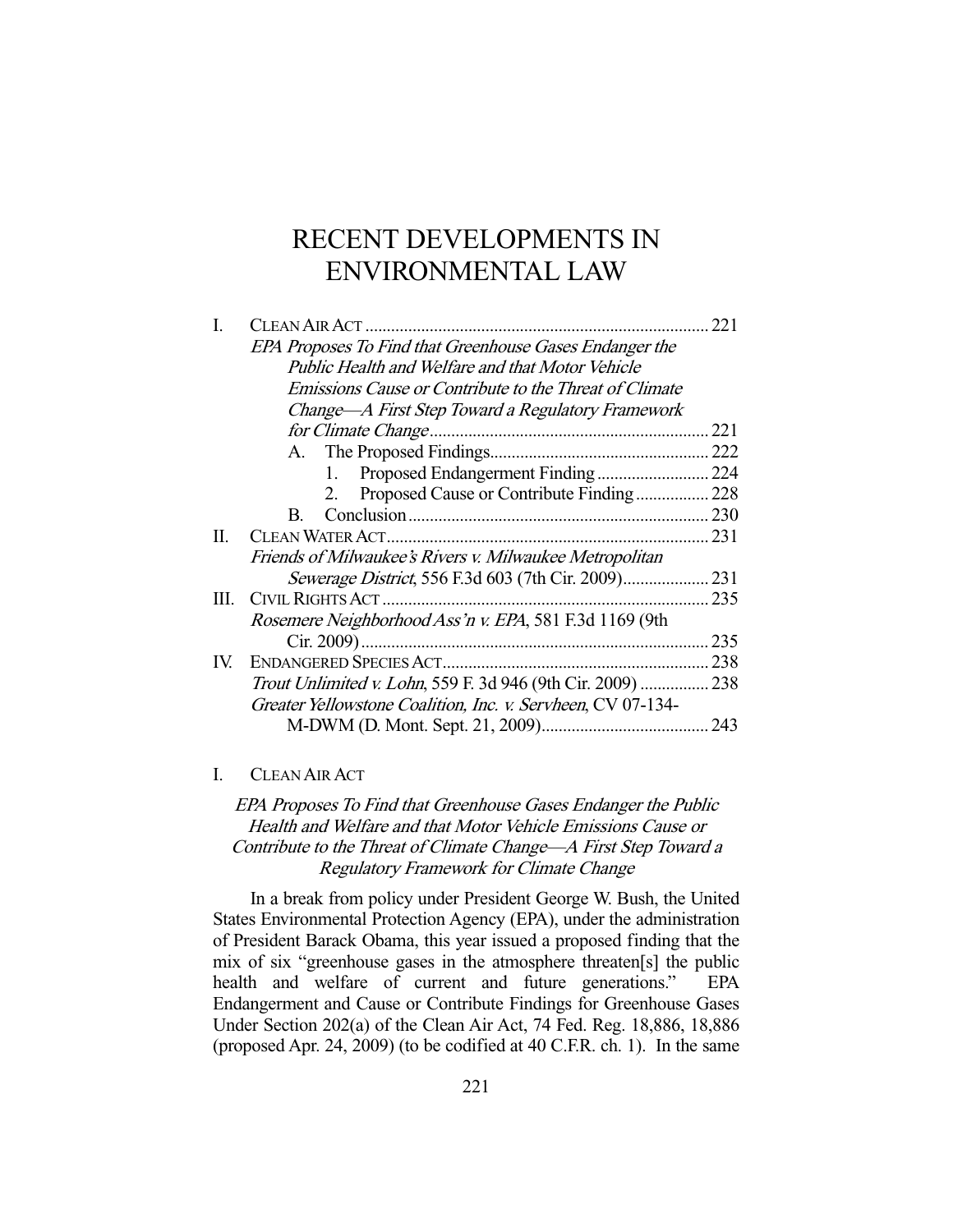notice, the EPA also proposed to find that "the combined emissions of [four of the greenhouse gases] from new motor vehicles and new motor vehicle engines are contributing to this mix of greenhouse gases in the atmosphere," and thus "to air pollution which is endangering public health and welfare." If the EPA does in fact make these findings, it will then be obligated to regulate greenhouse gases, at least from mobile sources, under the Clean Air Act. See Clean Air Act  $\S 202(a)(1)$ , 42 U.S.C.A. § 7521(a)(1) (1990) ("The Administrator shall by regulation prescribe . . . standards applicable to the emission of any air pollutant from any class or classes of new motor vehicles or new motor vehicle engines, which in [her] judgment cause, or contribute to, air pollution which may reasonably be anticipated to endanger public health or welfare."). EPA Administrator Lisa P. Jackson stated that the proposed findings confirm the seriousness of climate change, but that a solution to the problem exists. Press Release, EPA, EPA Finds Greenhouse Gases Pose Threat to Public Health, Welfare/Proposed Finding Comes in Response to 2007 Supreme Court Ruling (Apr. 17, 2009), http:// yosemite.epa.gov/opa/admpress.nsf/0/0EF7DF675805295D8525759B00 566924.

## A. The Proposed Findings

 The EPA proposed to find that (1) under section 202(a) of the Clean Air Act, the mix of six long-lived greenhouse gases: carbon dioxide  $(CO_2)$ , methane  $(CH_4)$ , nitrous oxide  $(N_2O)$ , hydrofluorocarbons (HFCs), perfluorocarbons (PFCs), and sulfur hexafluoride  $(SF<sub>6</sub>)$ , constitutes air pollution; and (2) the combined emissions of carbon dioxide, methane, nitrous oxide, and hydrofluorocarbons from new motor vehicles and their engines contribute to that air pollution which may reasonably be anticipated to endanger public health or welfare. Proposed Endangerment and Cause or Contribute Findings, 74 Fed. Reg. at 18,887-88. The proposed findings first laid out background information necessary to support the proposal, stating that greenhouse gases effectively trap some of the heat on the earth that would otherwise escape into space and that, "once emitted, remain in the atmosphere for decades to centuries." *Id.* at 18,888. Notably, the proposal states that "[t]he heating effect caused by the *human-induced* buildup of greenhouse gases in the atmosphere is very likely the cause of most of the observed global warming over the last [fifty] years." *Id.* (emphasis added). The proposal also asserts that the domestic transportation sector is a significant contributor to overall greenhouse gas emissions.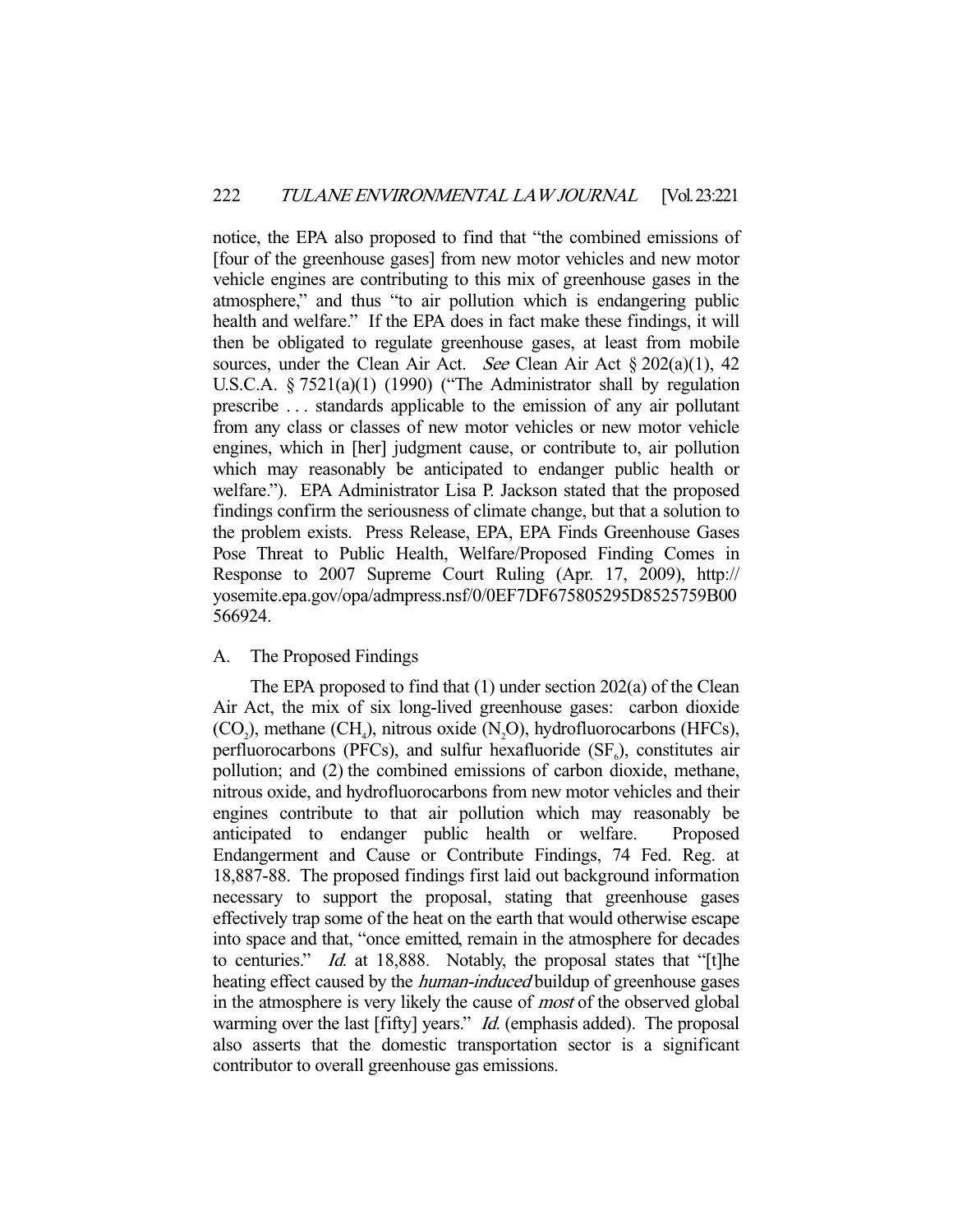The EPA must satisfy a two-step test before it may issue standards to regulate greenhouse gas emissions: the EPA must decide, first, whether the particular air pollution under consideration "may reasonably be anticipated to endanger public health or welfare," and second, whether emissions of particular air pollutants cause or contribute to that air pollution. While the EPA is proposing these "endangerment" and "cause or contribute" findings, it will move separately to develop regulatory standards. *Id.* at 18,888-89. The proposal summarized EPA's authority and duty to make these findings. In 1999, several organizations filed a petition for rulemaking seeking regulation of greenhouse gases under section 202(a) of the Clean Air Act. The EPA concluded that it lacked the authority under the Clean Air Act to regulate greenhouse gases and denied that petition in 2003. Id. at 18,889. The United States Supreme Court reversed that decision, holding that greenhouse gases are air pollutants under the Clean Air Act and that the EPA's grounds for denying the petition were improper based on the statutory text. *Id.* (citing Massachusetts v. EPA, 549 U.S. 497 (2007)). The Court held that the EPA's decision whether to grant the petition must be grounded in the statutory language, and that it could "avoid taking further action only if it determines that greenhouse gases do not contribute to climate change or if it provides some reasonable explanation as to why it cannot or will not exercise its discretion to determine whether they do." Id. (quoting Massachusetts, 549 U.S. at 533).

 The proposal next summarized the legal framework for the findings. It looked to the language of the statute, finding first that, because the EPA is required to protect the public health, it must act to *prevent* harm and consider both current and future risks. Id. at 18,890. Second, the EPA must exercise judgment "by weighing risks, assessing potential harms, and making reasonable projections of future trends and possibilities," which necessarily means exercising reasoned decision making while avoiding speculative "crystal ball inquiries." Third, the EPA must consider cumulative impacts. Fourth, the EPA must take environmental justice concerns into account and consider risks to all parts of our population. Thus, "when severe risks to the public health and welfare are involved, the [EPA] need not wait [to act] as evidence continues to accumulate." Furthermore, the legislative history indicates that Congress intended the language to:

(1) emphasize[] the preventive or precautionary nature of the [Clean Air Act]; (2) authorize<sup>[]</sup> the [EPA] to reasonably project into the future and weigh risks; (3) assure[] the consideration of the cumulative impact of all sources; (4) instruct<sup>[]</sup> that the health of susceptible individuals, as well as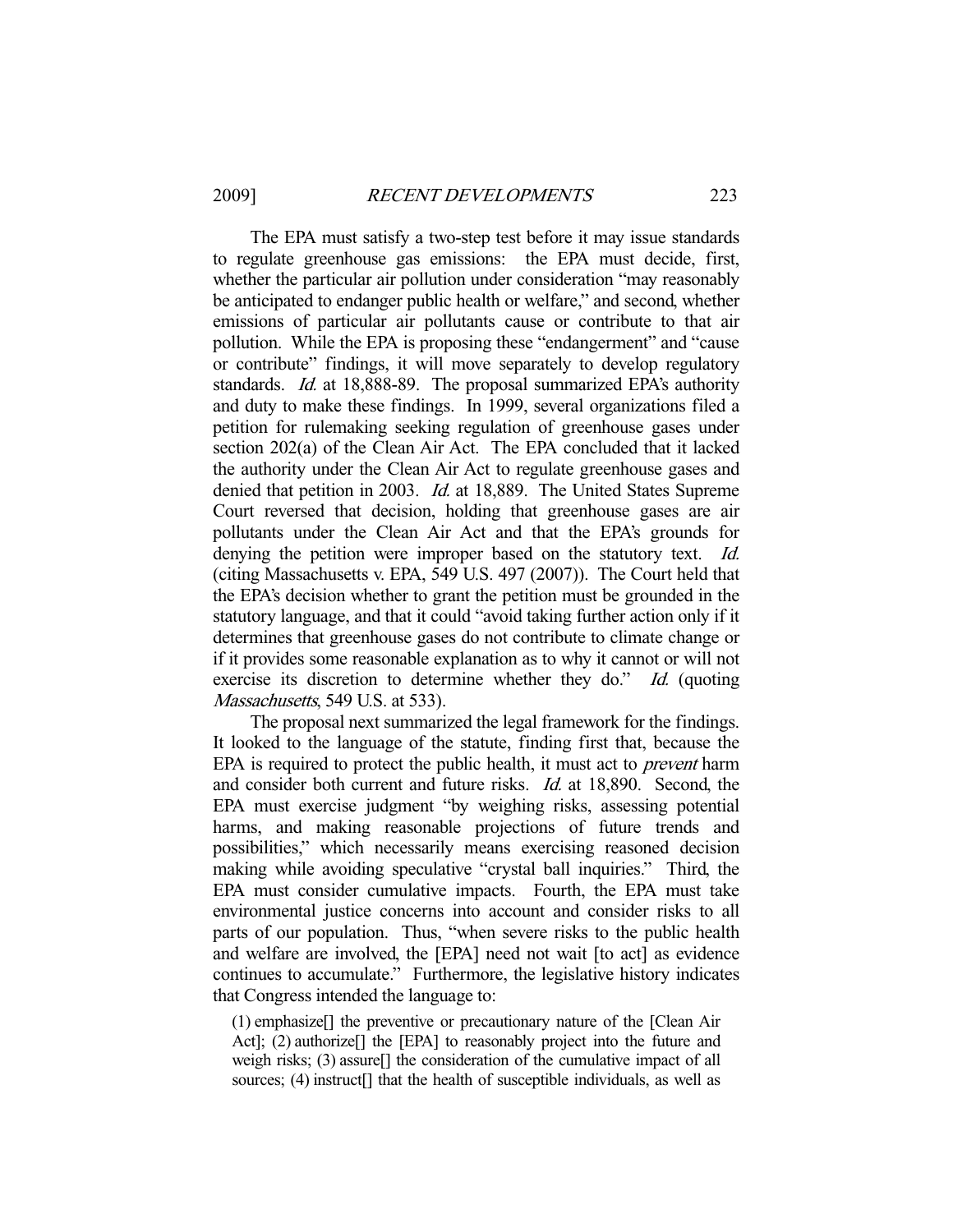healthy adults, should be part of the analysis; and (5) indicate. awareness of the uncertainties and limitations in information available to the [EPA].

Id. at 18,891 (citing H.R. REP. No. 95-294, at 49-50 (1977); Ethyl Corp. v. EPA, 541 F.2d 1 (D.C. Cir.) (en banc), cert. denied, 426 U.S. 941 (1976)). Finally, the proposal noted that the definitions for "air pollutant" and "welfare" are very broad, and that when considering public health, the EPA looks to morbidity and mortality. Id. at 18,893- 94.

### 1. Proposed Endangerment Finding

 The proposal began the endangerment finding section by stating that it utilized the best scientific information available. Id. at 18,894. The EPA synthesized the best available scientific assessments, mainly from the Intergovernmental Panel on Climate Change (IPCC) and the U.S. Climate Change Science Program (CCSP), into a technical support document. Furthermore, the EPA decided to consider the relevant timeframe "over which greenhouse gases may influence the climate," a broad range of effects beyond only those attributable to greenhouse gas emissions from section 202(a) of the Clean Air Act, and risks and impacts in the global context. Finally, the EPA did not consider potential public or private behavior aimed at ameliorating the effects of climate change because that is a separate matter from "[d]etermining whether there are adverse public health and welfare impacts due to the existence of air pollution."

 The proposal then sought to define the air pollution at issue as the "combined mix of six key directly-emitted and long-lived greenhouse gases which together constitute the root cause of human-induced climate change." *Id.* at 18,895. The proposal found that the greenhouse gases share common properties: they live in the atmosphere for several hundred to several thousand years, they become globally well mixed in the atmosphere regardless of where the emissions occur, and they trap heat that would otherwise escape to space. The proposal stated that carbon dioxide is the most important greenhouse gas at issue, but that the combination of the other five gases results in a heating effect approximately 40% as large as the human-induced carbon dioxide effect. It also states that treating the air pollution as a *mix* of the gases is consistent with other provisions in the Clean Air Act, because cumulative impacts are more directly related to the mix of the gases and causality is much easier to determine that on a gas-by-gas basis.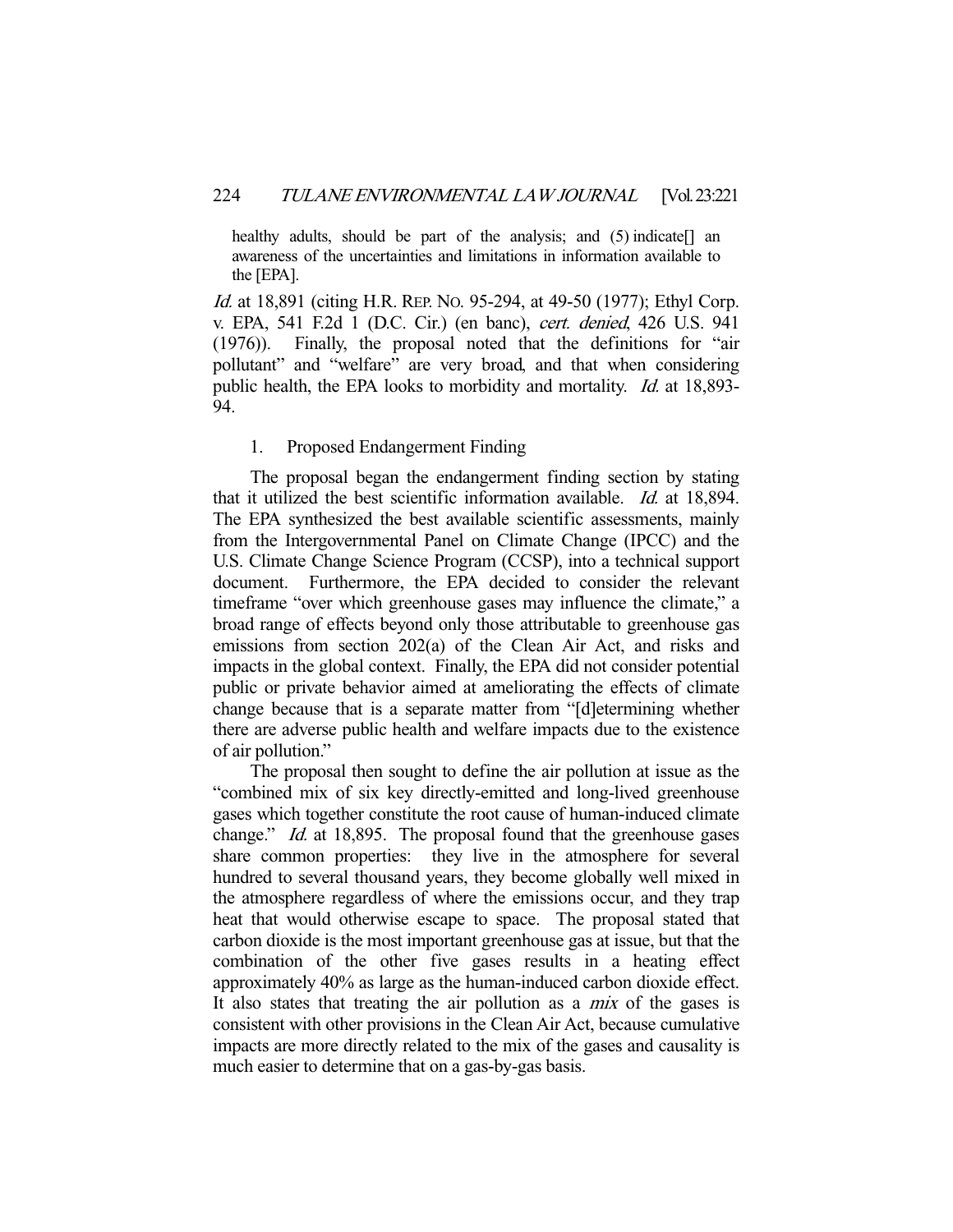Turning to the levels of the greenhouse gases in the atmosphere, the proposal found that the concentrations of greenhouse gases in the atmosphere are currently at elevated levels because of human emissions. Current carbon dioxide emissions are at 386 parts per million, increasing at a rate of approximately two parts per million per year. Similarly, methane and nitrous oxide concentrations have increased dramatically from preindustrial levels. And while the concentration levels for hydrofluorocarbons, perfluorocarbons, and sulfur hexafluoride are currently low, they are increasing rapidly. The current atmospheric concentrations of the greenhouse gases are "well above" the natural levels over the last 650,000 years, primarily as a result of human activities, and are projected to continue rising. Id. at 18,896.

 The proposal then found compelling the scientific evidence that the elevated levels of greenhouse gases in the atmosphere are the root cause of observed climate change to date, different from historic causes of climate change, such as cyclical changes in Earth's orbit. The net effect of the increased concentration levels has been one of warming. In a major departure from prior policy, the proposal found that observed warming "is now *unequivocal*," evidenced by increases in global average temperatures, melting of snow and ice, and rising sea levels. Id. (emphasis added). Model simulations can account for the observed level of warming only when both natural and anthropogenic causes are taken into account. Thus, the proposal reasoned, the definition of air pollution as the mix of the greenhouse gases identifies the fundamental driver of climate change, and can be associated with all current and future risks of climate change.

 Finally, the proposal turned to the endangerment finding itself, finding that "current and projected levels of the mix of the six greenhouse gases endanger the public health and welfare of current and future generations." *Id.* at 18,898. Turning first to evidence of currently observed climatic and related effects, the proposal stated that those effects "can adversely affect and pose risks to both public health and welfare." The proposal also considered future effects, stating that the EPA believes "risks to the public health and welfare will [likely] grow over time so that future generations will be especially vulnerable," potentially including catastrophic harms. Id. at 18,899. Surface temperatures have risen globally, and are projected to rise to between 1.8 to 4.0 $\degree$ C (3.2 to 7.2 $\degree$ F) by the end of the century. *Id.* at 18,898-901. Likewise, precipitation has greatly increased globally and domestically over the last century, and is expected to continue increasing. Sea levels have also risen dramatically, especially along the Atlantic and Gulf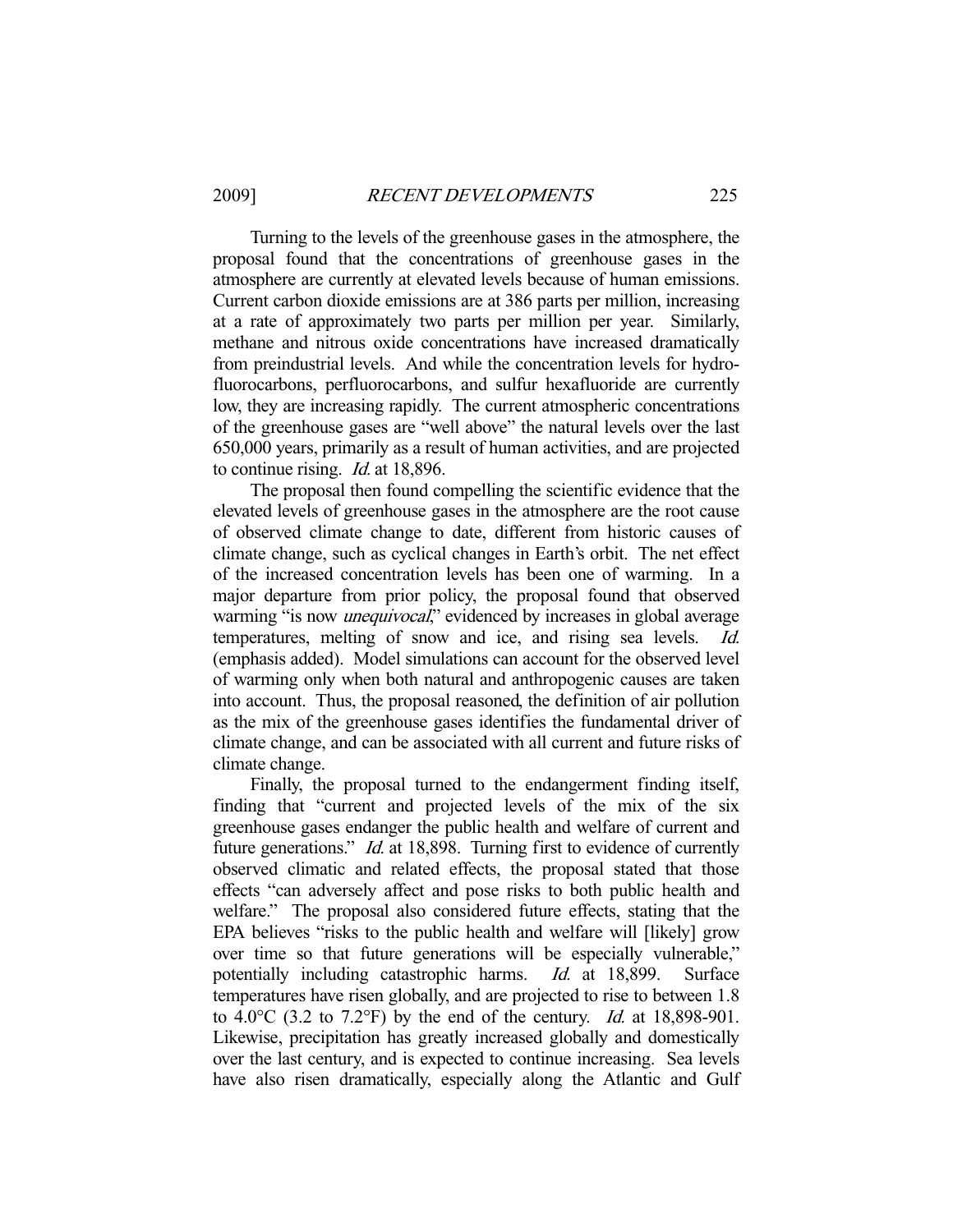coasts, and are expected to rise between 0.18 and 0.59 meters above 1990 levels by the end of the century. Notably, changes in extreme temperatures have also been observed, including an increasing frequency in hot days and nights and a decreasing frequency of cold days and nights. Atlantic hurricanes have increased in frequency and power, and storm events, flooding, and tropical storms and hurricanes are all expected to increase in frequency and intensity in the United States over the next century. Beyond just climatic changes, "water resources, agriculture, land resources, and biodiversity" are also being affected. Id. at 18,899. Water availability is expected to decrease as water storage capacity is disrupted, and rising sea levels could cause salt water to intrude into coastal ground aquifers, further reducing freshwater availability. And a report found that the number and frequency of forest fires and insect outbreaks are increasing, stream flow and stream temperatures are increasing in the United States, the western part of the country is experiencing reduced snowpack and earlier peaks in spring runoff, crop and weed growth is being stimulated, and the composition and structure of arid, polar, aquatic, coastal, and other ecosystems are changing as a result of migration of plant and animal species. Alarmingly, "most areas of the [United States] are expected to warm by more than the global average." *Id.* at 18,900.

 The proposal then found that all the current and projected effects from climate change as a result of increased concentrations of greenhouse gases in the atmosphere "pose serious risks to public health" and are expected to increase over time. Id. at 18,901. While the ambient concentrations of the greenhouse gases do not themselves cause adverse health effects, they do lead to adverse health effects via climate change. For example, severe heat waves are expected to intensify in magnitude and duration, leading to increases in mortality and morbidity, especially among at-risk segments of the population. And while modest temperature increase in the short run may actually produce some health benefits, the balance of risks weighs toward public health endangerment. The risks of respiratory infection, asthma, and premature death increase as a result of regional ozone pollution levels rising, even with the EPA's National Ambient Air Quality Standards (NAAQS) already in place to deal with ozone problems; climate change will only exacerbate the challenges the NAAQS programs already face. Other potential adverse health effects include increases in the spread of food and water-borne pathogens, especially among susceptible populations, and possibly lead to an increase in the growth and distribution of certain airborne allergens. Notably, the impacts from climate change will be further "compounded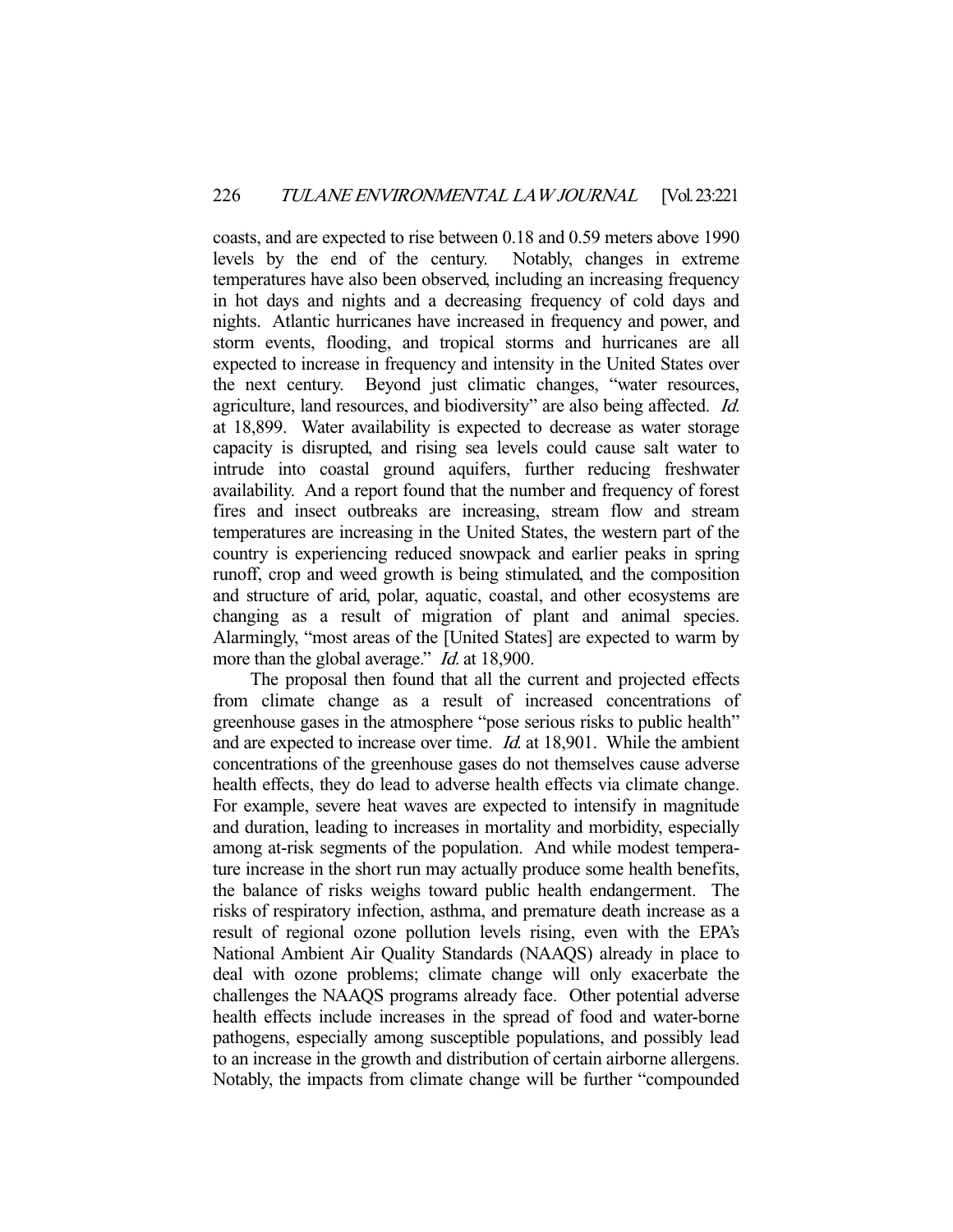by population growth and an aging population." The adverse public health effects are very likely to affect the more vulnerable segments of our population, including the elderly, the very young, the disabled, those living alone, immigrants, indigenous populations, and those in geographically vulnerable locations such as the Gulf Coast. Id. at 18,901-02.

 The proposal next found that climate change is having, and will continue to have, an adverse effect on public welfare, distinct from public health, and defined as "including, but not limited to, 'effects on soils, water, crops, vegetation, man-made materials, animals, wildlife, weather, visibility, and climate, damage to and deterioration of property, and hazards to transportation, as well as effects on economic values and on personal comfort and well-being.'" Id. at 18,902 (quoting Clean Air Act § 302(h), 42 U.S.C.A. § 7602(h) (1990)). These effects will include increased constraints on "already over-allocated water resources . . . , increasing competition among agricultural, municipal, industrial, and ecological uses." Similarly, water quality, navigation, recreation, hydropower generation, water transfers, and water pollution will all be effected. Changes will occur in crop production and lifecycles, and livestock production is expected to be reduced. Ecosystems will face increased challenges from forest fires, insect outbreaks, tree mortality, precipitation, nitrogen deposition, and ozone pollution. Coastal communities will face increases in sea level, shoreline erosion, compromised freshwater sources, increasingly intense storms and hurricanes, and threats to coastal habitats and dependent species. Ocean acidification is expected to continue, affecting biological production and ecosystems. Climate change will also likely affect and interact with energy use, energy production, and physical and institutional infrastructures. Ecosystems in the United States are also very likely to fundamentally rearrange, including some species shifting to higher elevations. Id. at 18,903.

 The last parts of the endangerment finding section discussed the international effects of climate change, as well as the inherent uncertainties associated with projecting risks and impacts of climate change. While the potential adverse effects from climate change around the world support the proposed finding, they are not necessary to reach the same conclusion. *Id.* at 18,903. Even so, many areas of the world are expected to experience greater impacts than those in the United States, especially the Arctic region, Africa (especially the sub-Saharan region), small islands, and Asian mega deltas. Climate change is likely to affect the health of millions of people, food production in poorer regions of the world, coastal and island communities, and ecosystems and species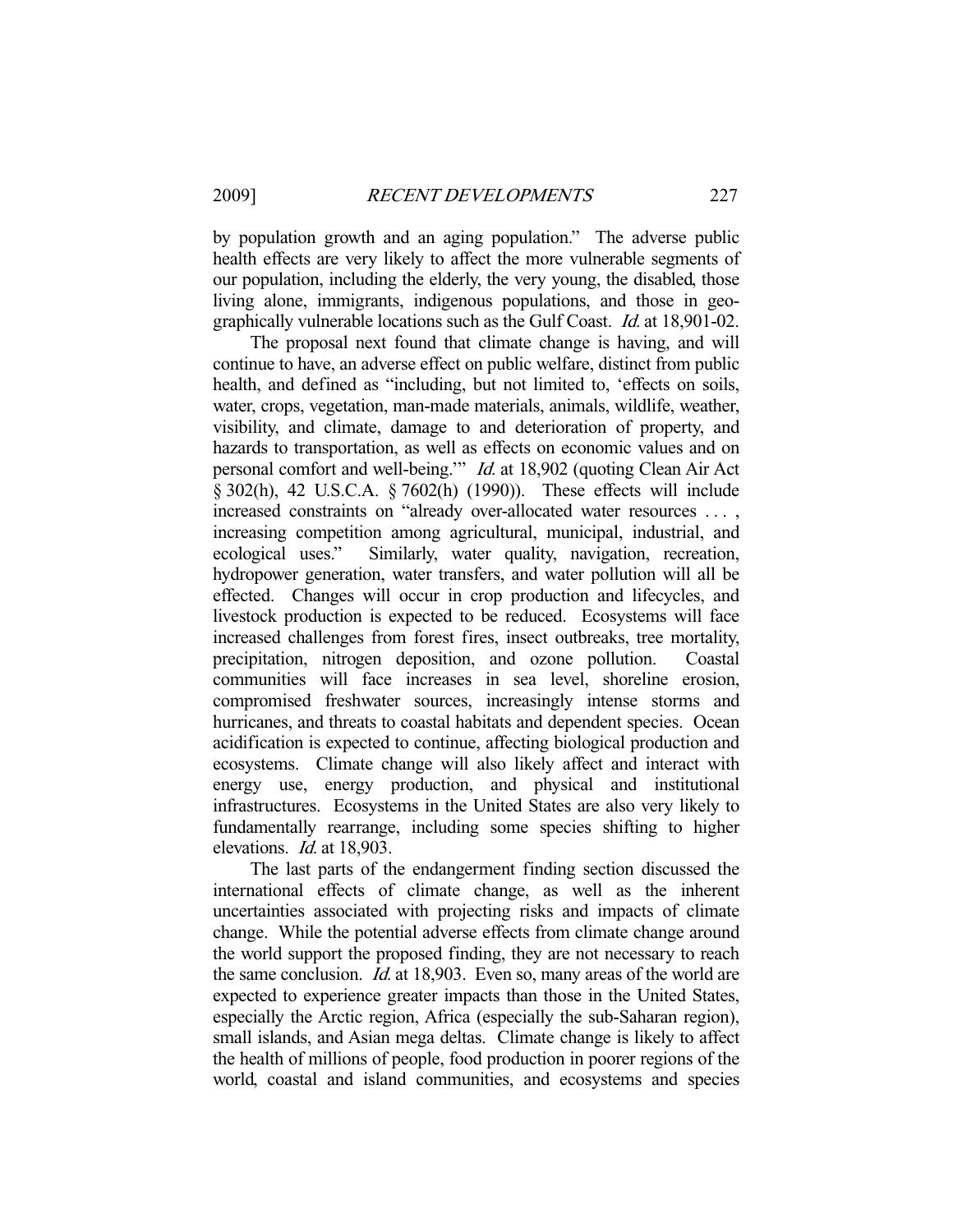around the world. Additionally, climate change impacts may raise economic, humanitarian, trade, and national securities for the United States. And while there are many inherent uncertainties associated with climate change models and projections, including the inability to attribute any one event to climate change, the unknown precise magnitudes and rates of future climate change, and the possibility that risks may be either greater or lesser than projected, the EPA has been charged with the duty "to consider uncertainties and extrapolate from limited data." Id. at 18,891. Based on the scientific evidence, the EPA believes there is "compelling evidence of human-induced climate change, and that serious risks and potential impacts to public health and welfare have been clearly identified, even if they cannot always be quantified with" absolute certainty. *Id.* at 18,904. In another major change in rhetoric, the EPA stated that this is not even a close case, because the magnitude and probability of climate change both present "an enormous problem." Thus, the EPA proposed to find that the greenhouse gases responsible for climate change "endanger public health and welfare within the meaning of the Clean Air Act."

## 2. Proposed Cause or Contribute Finding

 The "cause or contribute" section discussed the air pollutant(s) that may cause or contribute to the air pollution as defined in the endangerment proposal. *Id.* at 18,904-09. Essentially, air pollution is the cumulative concentration of greenhouse gases in the atmosphere, while air pollutants are the emissions that contribute to that air pollution. The EPA found that the source categories, new motor vehicles and their engines, emit four of the greenhouse gases defined in the air pollutant: carbon dioxide, methane, nitrous oxide, and hydrofluorocarbons. The EPA proposed to define a single air pollutant as the collection of six greenhouse gases, an approach consistent with that of climate scientists and policymakers. Id. at 18,904 (citing the United States' and other Parties' obligation to report annual emissions of the six greenhouse gases in CO<sub>2</sub>-equivalent units under the United Nations Framework Convention on Climate Change). The approach is also consistent with prior EPA practice of treating "a class of substances with similar impacts on the environment as a single pollutant (e.g., particulate matter, volatile organic compounds)," because the gases share common properties regarding their effects. Id. at 18,904-05. The proposal stated that while new motor vehicles and their engines emit only four of the six greenhouse gases at issue, it is consistent to have a source category that emits only a subset of a class of substances that together constitute an air pollutant. Id. at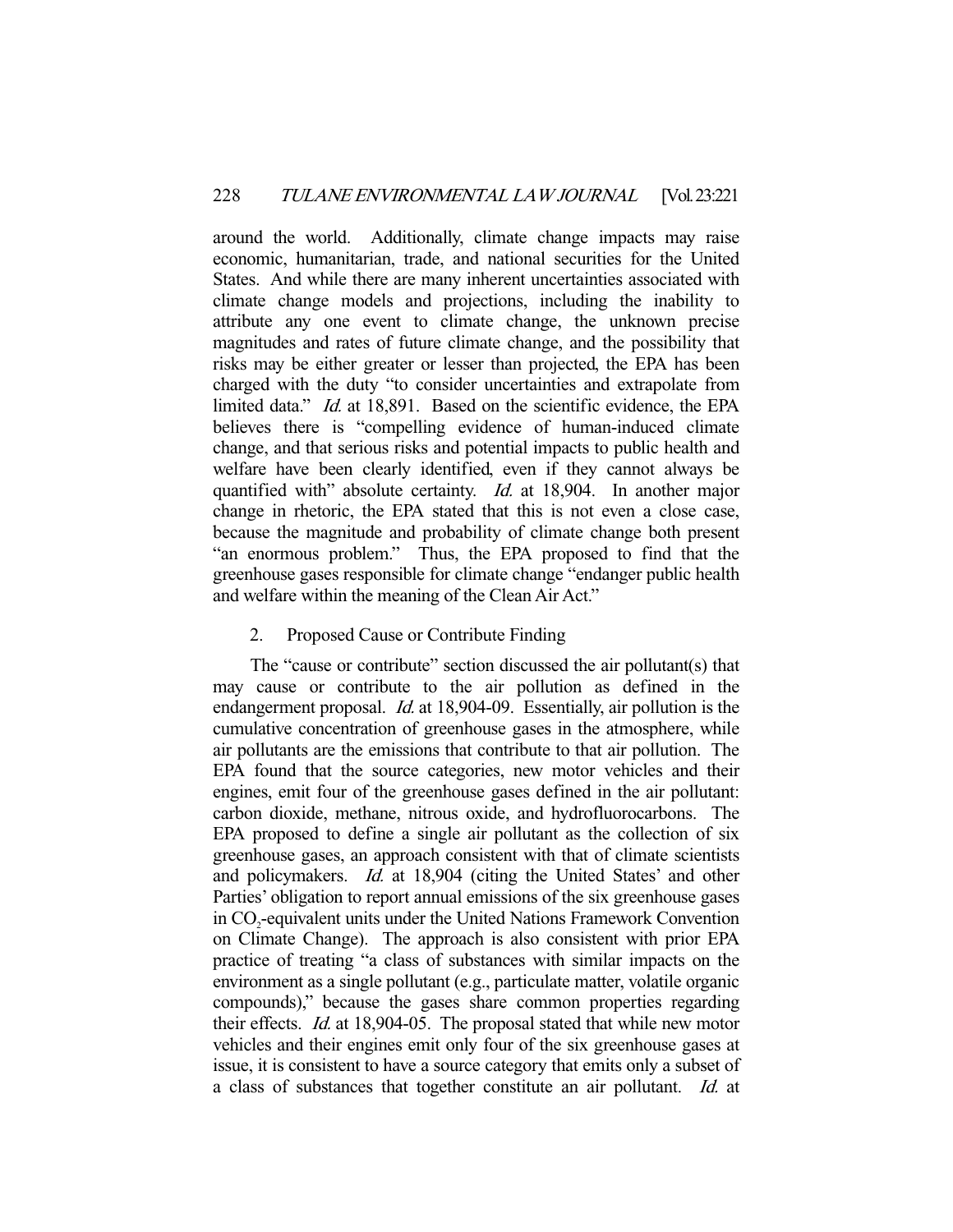18,905 ("For example, a source may emit only 20 of the possible 200 plus chemicals that meet the definition of volatile organic compound (VOC) in the regulations, but that source is evaluated based on its emissions of 'VOCs,' and not its emissions of the 20 chemicals by name."). Furthermore, the EPA stated that by defining the air pollutant as the collection of greenhouse gases, it would then have the authority to regulate either "the emissions of the group as a whole, and/or ... emissions of individual greenhouse gases, as constituents of the class." And even if the EPA defined each greenhouse gas as a pollutant, it could still "set separate standards, a group standard, or some combination of those."

 Turning to the "cause or contribute" finding itself, the proposal found that total greenhouse gas emissions in the United States increased by approximately 15% between 1990 and 2006, mostly from the energy generation and transportation sectors. In that same time, total global greenhouse gas emissions increased approximately 26%. In 2005, the United States was responsible for 18% of global greenhouse gas emissions, ranking only behind China at 19%.

 The EPA looked at the mobile sources, as determined by section  $202(a)(1)$  of the Clean Air Act, that emit four of the six greenhouse gases, including passenger cars, light-duty trucks, motorcycles, buses, and medium/heavy-duty trucks. Id. at 18,905-06 (quoting Clean Air Act § 202(a)(1), 42 U.S.C.A. § 7521(a)(1) (1990)). The EPA also determined that "the logical starting point for any contribution analysis is a comparison of the emissions of the air pollutant from the section 202(a) category to the total, global emissions of the six greenhouse gases," as opposed to several other, narrower approaches. Id. at 18,906. Furthermore, the "cause or contribute" analysis is based on current emissions, rather than future projected emissions, which are more uncertain.

 The EPA found that the source categories under section 202(a) of the Clean Air Act were collectively the second largest contributor to greenhouse gas emissions in the United States as of 2006. Shockingly, if United States "section 202(a) source category greenhouse gas emissions [alone] were ranked against total greenhouse gas emissions for entire countries, [they] would rank behind only China, the [United States] as a whole, Russia and India, and would rank ahead of Japan, Brazil, Germany and every other country in the world." *Id.* at 18,906-07. The EPA thus proposed to find that emissions of the greenhouse gases from new motor vehicles and their engines "contribute to the air pollution previously discussed." *Id.* at 18,907. The proposal also stated that while emissions from the source categories contribute significantly as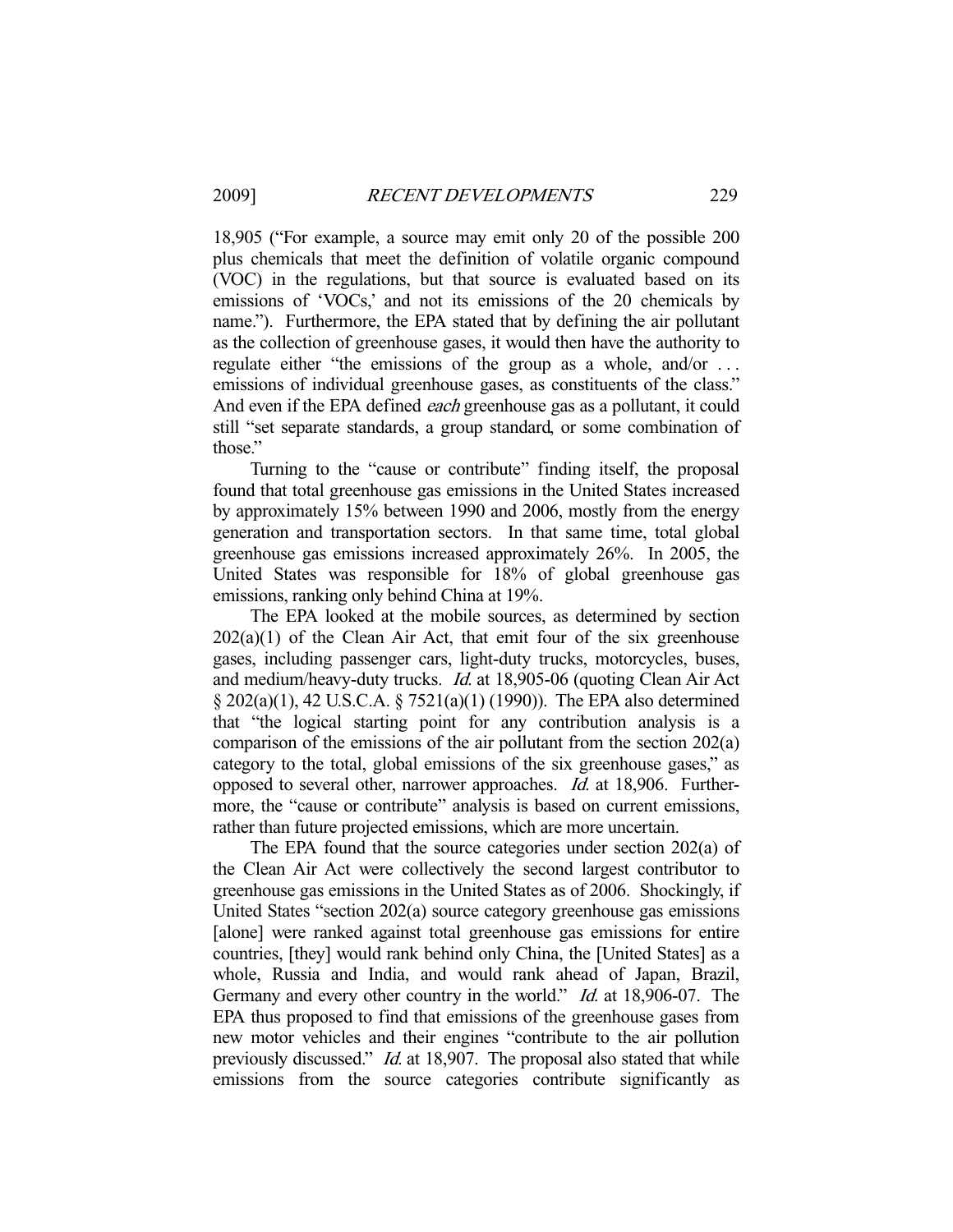compared to overall global emissions, and while the global aspects of climate change support the proposed finding, the EPA is placing "significant weight" on the fact that the emissions from source categories contribute to 24% of total greenhouse gas emissions in the United States. Id. at 18,906.

 Last, the proposal considered the contribution from each of the four greenhouse gases individually. Id. at 18,907-09. The EPA found that carbon dioxide emissions grew from new motor vehicles and their engines by 32% between 1990 and 2006. *Id.* at 18,907. If the EPA were to consider carbon dioxide on its own, the EPA would find that the gas contributes to the defined air pollution, primarily because it comprises 94% of emissions from section 202(a) source categories. *Id.* at 18,907-08. Conversely, methane emissions from the same source categories decreased by 58% between 1990 and 2006, comprising just 0.11% of greenhouse gas emissions from the source categories in 2006. Id. at 18,908. Even so, the EPA would still find that methane contributes to the air pollution because its high potency still causes measurable adverse effects. Similarly, nitrous oxide emissions from source categories decreased by 27% between 1990 and 2006. However, nitrous oxide emissions from the source categories accounted for 8% of nitrous oxide emissions in the United States in 2006, second only to agricultural soil management, a fact the EPA relied on to state that it would find that nitrous oxide emissions from new motor vehicles and their engines contribute to the air pollution. And hydrofluorocarbons emissions increased by 270% between 1995 and 2006 from motor vehicles. Source categories were the single largest domestic contributor to hydrofluorocarbon emissions in 2006. The EPA found that source category emissions of hydrofluorocarbons would also contribute to pollution because, as a whole, those gases contribute to pollution. Id. at 18,908- 09.

### B. Conclusion

 The proposed "endangerment" and "cause or contribute" findings represent a significant first step toward regulation meant to prevent, and guard against the effects of, climate change. While President Obama and EPA Administrator Lisa Jackson have stated their preference to address climate change through legislation first, attempts in Congress to address the problem have thus far stalled. Because a finding of endangerment and causation or contribution would obligate the EPA to act and set standards, the threat of this proposal being finalized may provide an incentive for Congress to act quickly and pass at least some form of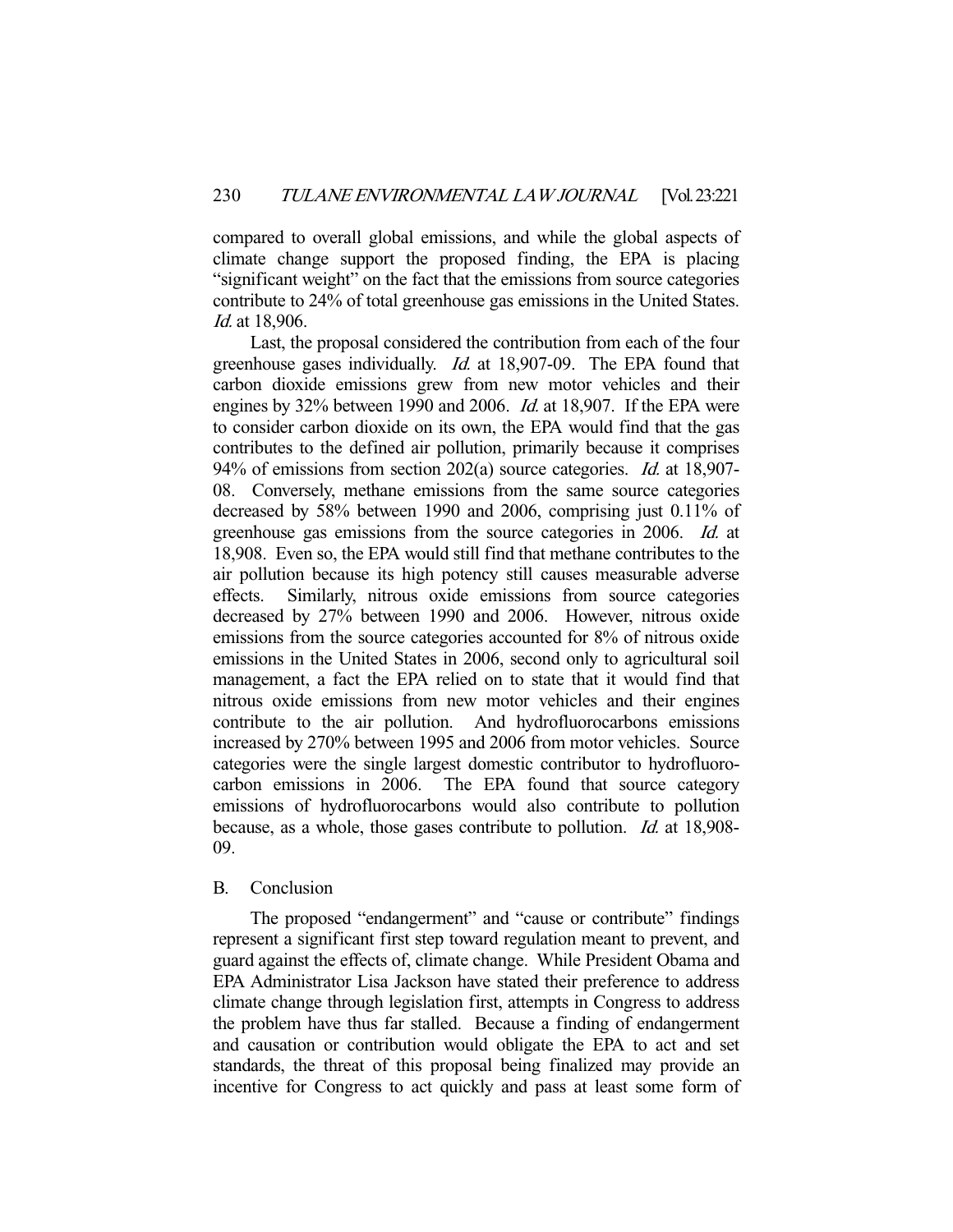climate change legislation. Additionally, the early stages of a regulatory framework in this country to deal with climate change may provide the United States with some needed credibility as world leaders prepare to meet in Copenhagen this December to draft a successor to the Kyoto Protocol. While the proposed findings are a small step, they represent a step in the right direction.

David Tynan

#### II. CLEAN WATER ACT

## Friends of Milwaukee's Rivers v. Milwaukee Metropolitan Sewerage District, 556 F.3d 603 (7th Cir. 2009)

 In Friends of Milwaukee's Rivers v. Milwaukee Metropolitan Sewerage District, the United States Court of Appeals for the Seventh Circuit assessed a thoroughly litigated citizens' suit against the Milwaukee Metropolitan Sewerage District (MMSD) under the Clean Water Act (CWA). 556 F.3d 603 (7th Cir. 2009). The case concerned sanitary sewerage overflows (SSOs), or instances of untreated sewage that escaped wastewater treatment by being discharged into the environment before it reached a treatment facility. The plaintiffs, Friends of Milwaukee's Rivers (Friends), alleged that SSOs that occurred from 1995 to 2001 were violations of MMSD's CWA permit as well as the CWA. *Id.* at 605. Friends sought declaratory judgment and injunctive relief, as well as civil penalties, costs and fees from MMSD under the citizens' suit provision of the CWA. The State of Wisconsin (State) also filed suit against MMSD the same day.

 The State and MMSD reached a settlement (the 2002 Stipulation) shortly thereafter. It provided for substantial improvements by MMSD, including, for example, a twenty-five percent increase in wastewater storage capacity, reduced infiltration and technology improvements. MMSD subsequently moved to dismiss Friends' suit on res judicata grounds, arguing that "the State had commenced and diligently prosecuted judicial and administrative enforcement actions." Id. at 606. The United States District Court for the Eastern District of Wisconsin agreed, dismissing the suit as barred by the CWA and res judicata.

 On appeal, the Seventh Circuit reversed the district court's finding that the CWA barred Friends' suit. It noted that courts lack subject matter jurisdiction over citizens' suits where the State has commenced administrative or judicial enforcement actions under the CWA. Here,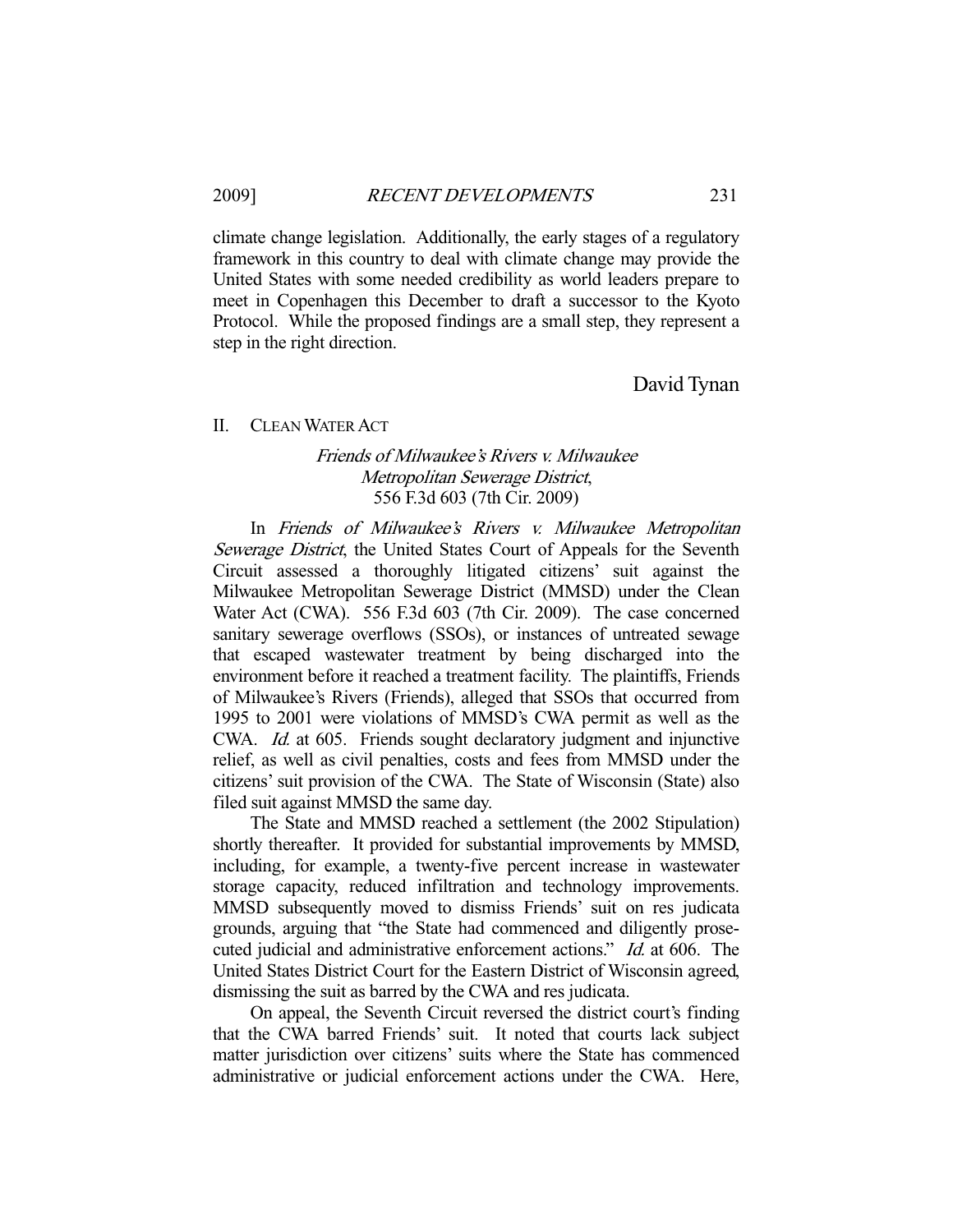however, the State had not filed suit before Friends filed its citizens' suit. Therefore, the CWA did not bar Friends' suit.

 The Seventh Circuit then addressed Friends' appeal of the district court's finding of res judicata. The Seventh Circuit agreed that two out of the three requirements were satisfied: (1) there was identity of the causes of action in the two suits, and (2) there had been prior litigation resulting in a final judgment on the merits by a court with jurisdiction. The Seventh Circuit could not find sufficient evidence from the record to satisfy the third element of a res judicata claim: that Friends were in privity with the State for purposes of the two actions. In order to satisfy this prong, "the State's subsequently-filed government action must be a diligent prosecution." In this case, this finding would also imply that "the 2002 Stipulation . . . is capable of requiring compliance with the [CWA] and is in good faith calculated to do so." The Seventh Circuit declined to take the parties' statements regarding whether a "diligent prosecution" had occurred, and engaged in a substantive analysis of the 2002 Stipulation. It remanded the issue to the district court because it was concerned that the 2002 Stipulation may not result in MMSD's compliance with the CWA.

 The district court heard testimony from both parties' experts before reaching its conclusion. *Id.* at 607-08. MMSD's expert, James T. Smullen, testified that capacity increases from the 2002 Stipulation would be more than enough to capture SSOs in the future. *Id.* at 608. Not surprisingly, plaintiffs' experts, Dr. Bruce A. Bell and Charles G. Burney, an employee of the Wisconsin Department of Natural Resources (WDNR), disagreed with Smullen's findings. The district court found Friends' experts less convincing, however, once the experts revealed that they did not use mathematic modeling to determine how the system would respond to storms and neglected to address other key facts.

 In addition to expert testimony, Friends sought to introduce new evidence. First, Friends introduced evidence of two additional SSOs that had occurred in 2006, after they filed the original lawsuit. The district court admitted and considered this evidence. Friends then attempted to introduce a letter from an employee of the United States Environmental Protection Agency (EPA). The district court rejected this evidence on two grounds: first, that it was hearsay that did not qualify for an exception under Federal Rule of Evidence 803(8) (Rule 803(8)), which admitted public records; and second, even if it did fall under Rule 803(8), the district court noted that the letter was "not sufficiently reliable or trustworthy to overcome the rule against admission of hearsay evidence."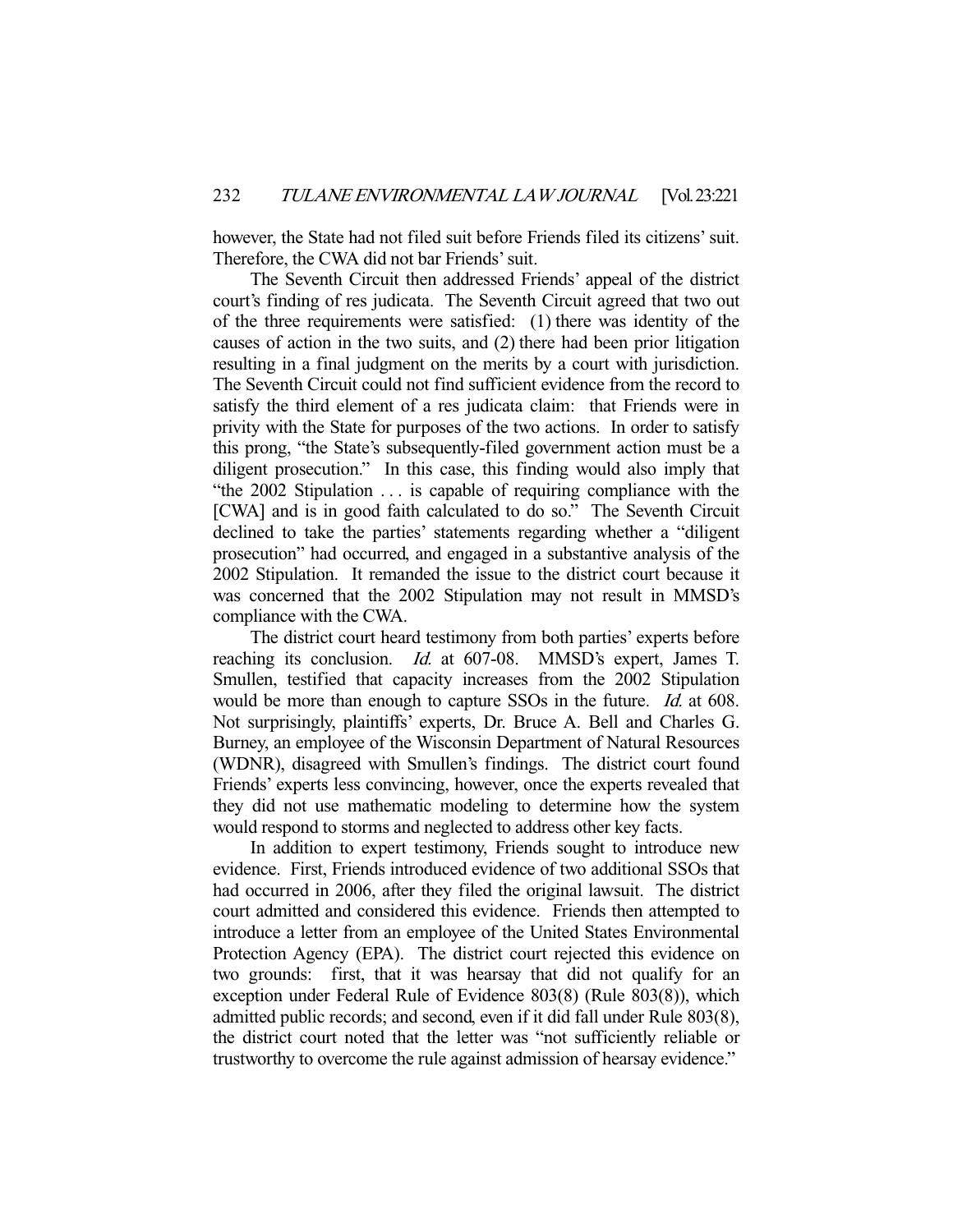After addressing these issues, the district court determined that the 2002 Stipulation was a "diligent prosecution," which satisfied the need for privity among parties. It therefore dismissed Friends' suit on res judicata grounds. Id. at 609.

 Friends appealed the district court's dismissal and denial of its motions. On appeal, the Seventh Circuit addressed two issues. First, whether the district court violated the Court's mandate issued when Friends first appealed by not admitting evidence and giving improper weight to the 2006 poststipulation violations of the CWA and poststipulation enforcement actions. Second, whether the district court incorrectly refused to admit and consider the EPA's letter to the WDNR. The Seventh Circuit noted that de novo review of res judicata claims is generally appropriate, but, because the district court held an evidentiary hearing to assess the credibility of the parties' witnesses, the clear error standard is appropriate on review. Thus, the Seventh Circuit looked to whether the district court's findings that the State's prosecution of MMSD's violations of the CWA was diligent and the weight it gave to the parties' experts were clearly erroneous.

 Before addressing these issues, the Seventh Circuit first noted the unique situation in which it found itself. *Id.* at 610. No cases existed directly addressing the admissibility and probative value of poststipulation evidence on the issue of privity and diligent prosecution. The Seventh Circuit noted that, as a general rule, considering poststipulation evidence is not advised. *Id.* at 611. The admission of poststipulation poses several concerns. These include the need for finality in law and the corresponding possibility that a citizens' suit may go on indefinitely as long as new problems arise, the difficulty courts may have in determining the relevance of this evidence, the potential for interference with other government enforcement actions that consider poststipulation evidence, and the potential that this process may undermine parties' confidence in the binding nature of a settlement. Nonetheless, the Seventh Circuit found that MMSD's 2006 poststipulation violations were relevant, noting that this could provide valuable information regarding the effectiveness of the 2002 Stipulation. Id. at 612. Despite admitting this evidence in the case at bar, the Seventh Circuit refrained from providing guidance on the issue in a broader sense. It warned that the probative value and admissibility of poststipulation evidence should be evaluated on a case-by-case basis and district courts should be granted broad discretion in making this decision.

 The Seventh Circuit then elucidated its "diligent prosecution" inquiry. *Id.* at 610. This inquiry is relevant because, without a diligent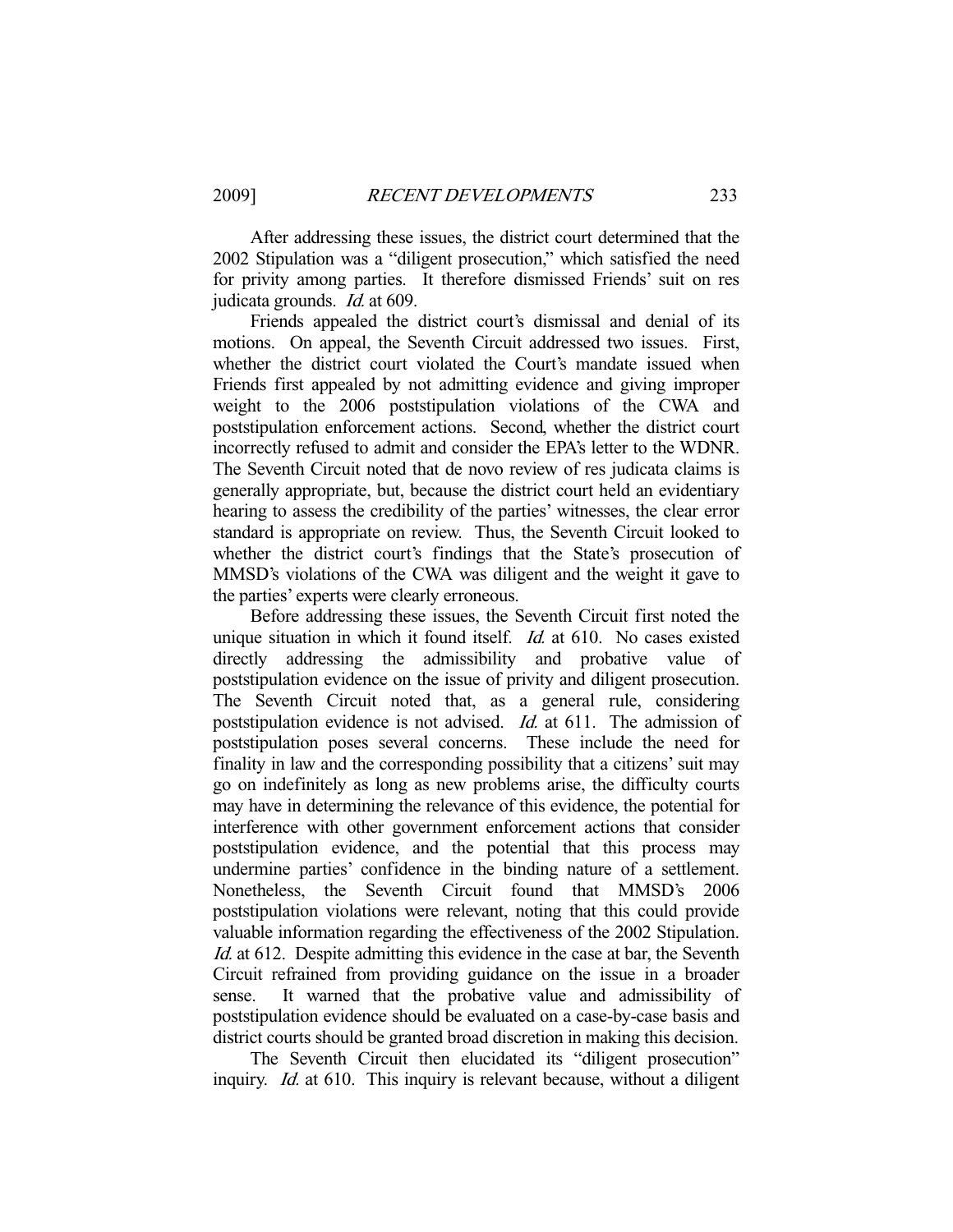prosecution, MMSD's res judicata claim would be groundless. The Seventh Circuit noted that the focus of the inquiry is whether a party's actions in reaching an agreement are calculated to eliminate the cause of the violations. This aim, in turn, is evaluated as of the time the agreement or judgment is executed and is based on the parties' thenexisting information. Diligence does not require perfect foresight or a successful verdict from the State. *Id.* at 610-11. It exists when a citizens' representative, acting in good faith, obtained a judgment sufficient to redress injuries existing at the time and to prevent foreseeable future violations. Id. at 611. What happens later is irrelevant.

 Returning to the issues presented, the Seventh Circuit first addressed Friends' contention that the district court failed to adequately weigh the poststipulation evidence it offered. Friends argued that the 2006 SSOs prove that the 2002 Stipulation would not have resulted in compliance with the CWA. The Seventh Circuit disagreed for three reasons. It first noted that it was unsurprising that SSOs occurred due to the same causes addressed by the 2002 Stipulation because MMSD had not yet completed the Stipulation's projects. Next, the Seventh Circuit found that, since an SSO caused by a storm that was bigger than the sewage system was designed to handle would not necessarily imply that MMSD had violated its permit, such an SSO would not correspondingly prove that the 2002 Stipulation was not capable of complying with the permit. Third, an SSO caused by independent events, such as a broken pump, would not imply that the 2002 Stipulation was not a diligent prosecution, either. *Id.* at 612-13.

 The Seventh Circuit then explained that in light of the three aforementioned considerations as well as the practical difficulties of considering poststipulation evidence, the proponent of the poststipulation evidence has the burden of establishing a proper foundation and that significant weight should be given to such evidence. *Id.* at 613. The Seventh Circuit gave some deference to the judgment of the State in its lawsuit against MMSD. But in order to demonstrate a significant evidentiary weight, Friends needed to show that the SSO was a violation of the MMSD permit, would not have been prevented by the 2002 Stipulation's projects and resulted from the same causes that the 2002 Stipulation addressed. This evidence must also satisfy other applicable evidentiary requirements.

 Friends failed to fulfill their burden to show that the 2006 SSOs were indicative of the 2002 Stipulation's failure, the Seventh Circuit opined. Friends could offer no quantitative evidence or hydraulic modeling to further their contention that the poststipulation SSOs were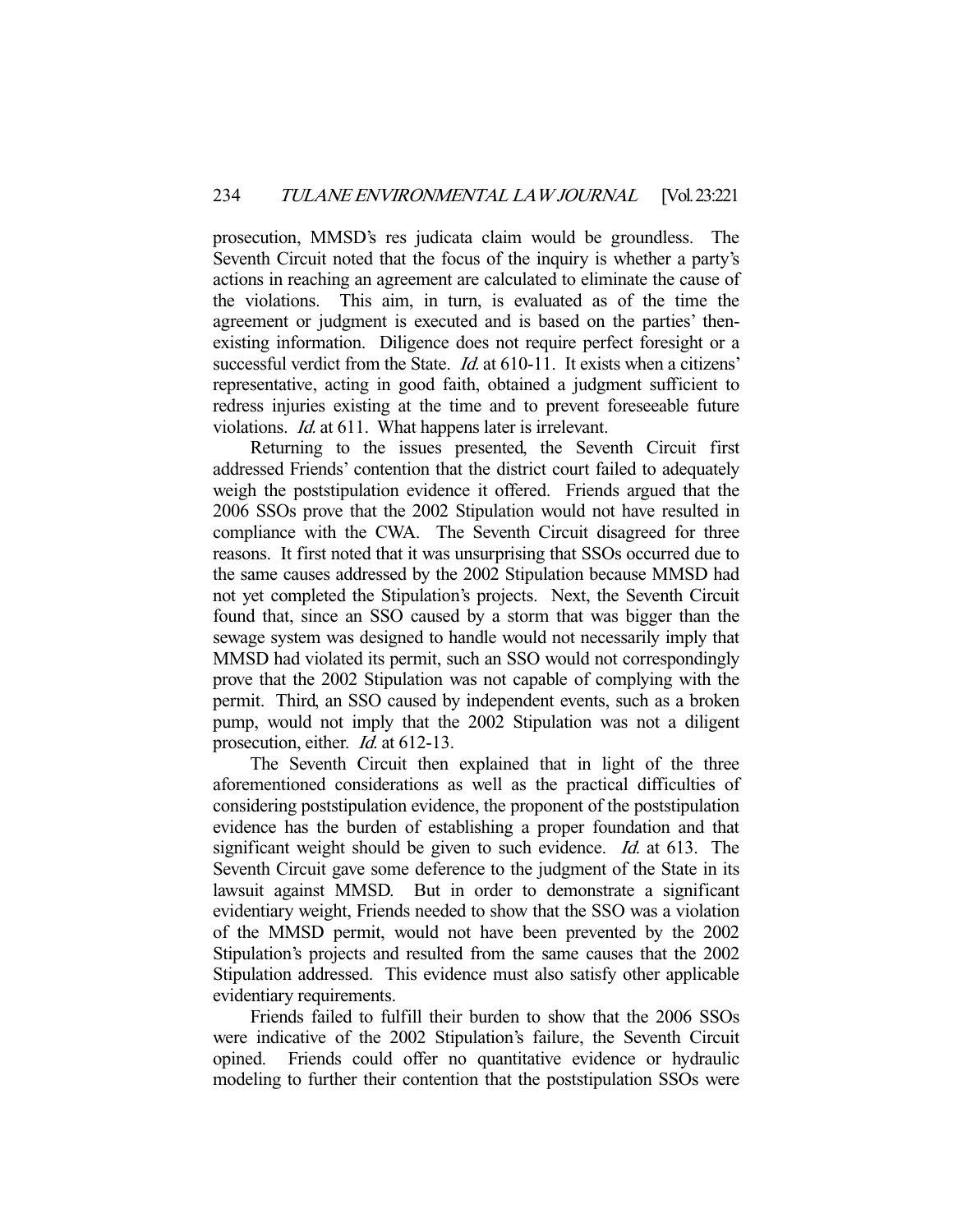proof that the 2002 Stipulation was not diligently prosecuted. WDNR employee Charles Burney neglected to fully analyze the implications of and improvements from the 2002 Stipulation, so his testimony was unpersuasive. *Id.* at 614. Conversely, MMSD provided models which showed that the poststipulation SSOs would have been prevented by the improvements required by the 2002 Stipulation. Id. at 613. The district court found these models persuasive, and held that Friends could not rebut their assertions. Therefore, the Seventh Circuit held, the district court did not abuse its discretion by considering the poststipulation SSOs, and was not clearly erroneous in refusing to give them decisive weight. The Seventh Circuit refused to second-guess the district court's analysis, noting that it was not the trier of fact.

 The Seventh Circuit addressed the district court's evidentiary rulings last. Id. at 615. Friends contended that the district court erred by refusing to admit a letter from the EPA, and that it was a public record under Rule 803(8)(A). The Seventh Circuit reviewed the district court's decision on the letter's admissibility for an abuse of discretion, noting that it would only reverse the district court if it determined that there was no evidence upon which the trial judge could have rationally based his decision. Id. at 616. The Seventh Circuit quickly affirmed the district court's ruling, noting that it was reasonable. Counsel for the EPA admitted that the letter was not stating an opinion of the EPA, but was merely repeating an assertion made by the WDNR. As a final nail in Friends' coffin, the Seventh Circuit noted that, even if the district court's ruling were an abuse of discretion, "it would have been harmless."

Chris Bergen

III. CIVIL RIGHTS ACT

## Rosemere Neighborhood Ass'n v. EPA, 581 F.3d 1169 (9th Cir. 2009)

In Rosemere Neighborhood Ass'n v. EPA, the United States Court of Appeals for the Ninth Circuit reviewed actions taken by the EPA and ultimately held that the organization has a duty to respond in a timely and efficient manner to civil rights and environmental justice claims. Rosemere Neighborhood Ass'n v. EPA (Rosemere III), 581 F.3d 1169 (9th Cir. 2009), rev'd, Rosemere Neighborhood Ass'n v. EPA (Rosemere <sup>I</sup>), No. C05-54430B, 2005 WL 3348919 (W.D. Wash. Dec. 7, 2005).

 The Rosemere Neighborhood Association (Rosemere) is a nonprofit community organization in Clark County, Washington, dedicated to,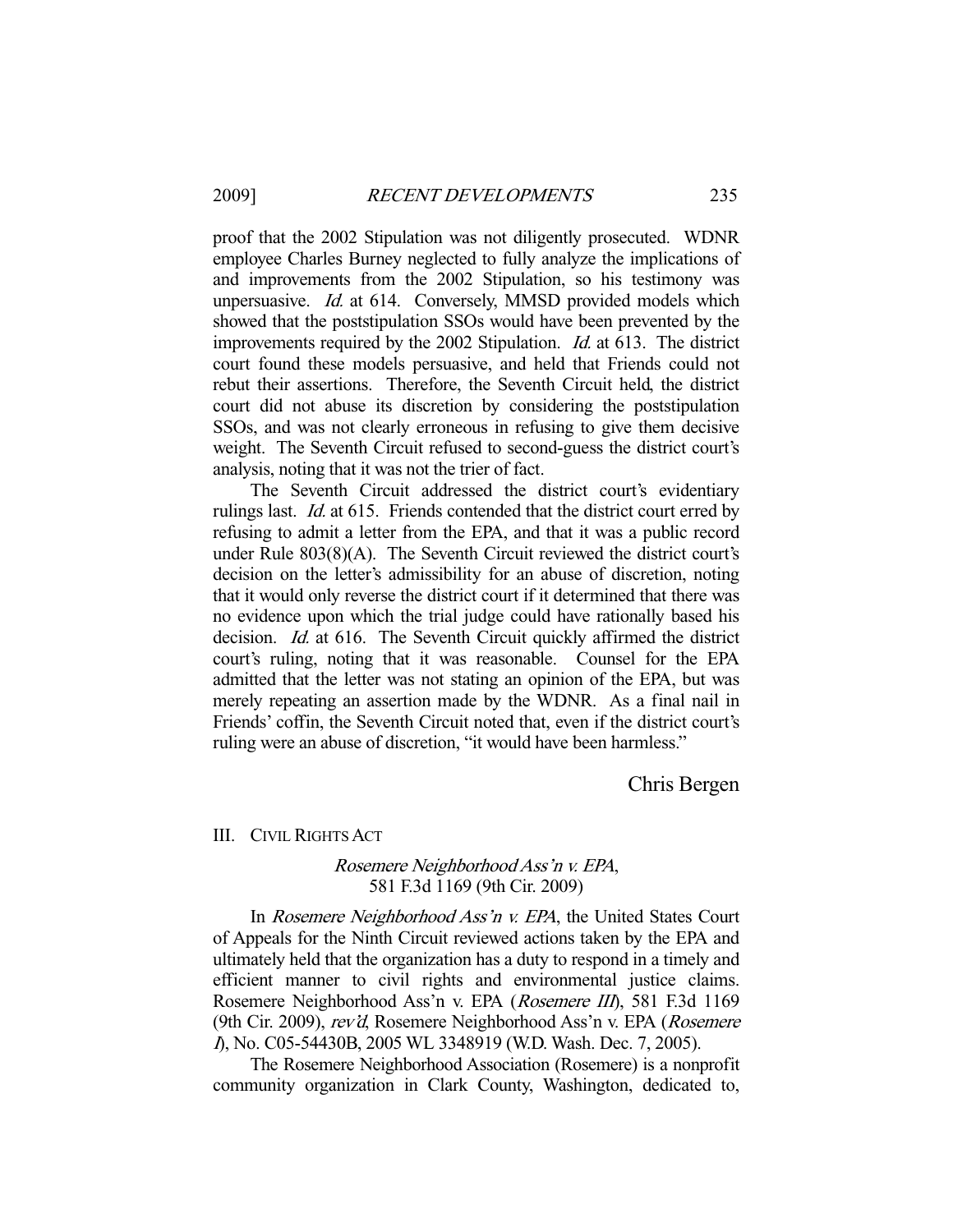among other things, environmental protection and justice in the community. *Rosemere III*, 581 F.3d at 1171. The neighborhood is populated by low-income racial minorities and is characterized by "high rates of crime and unemployment." Rosemere Neighborhood Ass'n v. EPA (*Rosemere II*), No. C07-5080BHS, 2007 WL 2220257, at \*1 (W.D. Wash. Aug. 1, 2007).

 In February 2003, Rosemere filed a Title VI complaint under the Civil Rights Act of 1964 against the Environmental Protection Agency (EPA) Office of Civil Rights (OCR), alleging that the City of Vancouver failed to properly utilize EPA funds to address lingering environmental problems in the community, namely, storm water and septic system management. *Rosemere I*, 2005 WL 3348919, at \*2. Specifically, Rosemere argued that the city used EPA funding to improve affluent areas and neglected the disadvantaged neighborhoods. Soon thereafter, the city opened an investigation into the operations of Rosemere, an action never taken against any community in the city, which ultimately led to the revocation of Rosemere's status as an official neighborhood association. Brief of Petitioner-Appellant at 24, Rosemere I, 2005 WL 3348919, at \*2. As a result, Rosemere suffered great monetary damage and could no longer apply for certain community support grants. *Id.* at \*13.

 In December 2003, Rosemere filed a second Title VI complaint with the OCR, alleging that the city retaliated to the original complaint by revoking its status as an official neighborhood association. Rosemere II, 2007 WL 2220257, at \*1. In the eighteen months that followed, OCR failed to take any action on the matter, ostensibly because of "severely limited office resources and a substantial volume of competing programmatic demands." Rosemere Neighborhood Ass'n v. EPA (Rosemere III), 581 F.3d 1169, 1171 (9th Cir. 2009). Rosemere then filed an action in the United States District Court for the Western District of Washington, seeking to compel the OCR either to accept or reject the retaliation complaint arguing that the consistent failure by EPA to respond to complaints within twenty days constituted a violation of the Civil Rights Act. Id. (citing 40 C.F.R. pt. 7.120(d)(1)(i) (2003)). EPA moved to dismiss the action as moot, a motion granted by the district court. Rosemere I, 2005 WL 2248919, at \*2. The court concluded that the delay was nothing "more than an isolated instance of untimeliness and oversight," and that there was no evidence that the EPA's failure to act was a "practice" that the EPA might resume in the future. Id. at \*2.

 On appeal, the Ninth Circuit cited EPA's "consistent pattern of delay" and ruled that the claims were not moot and should be reviewed.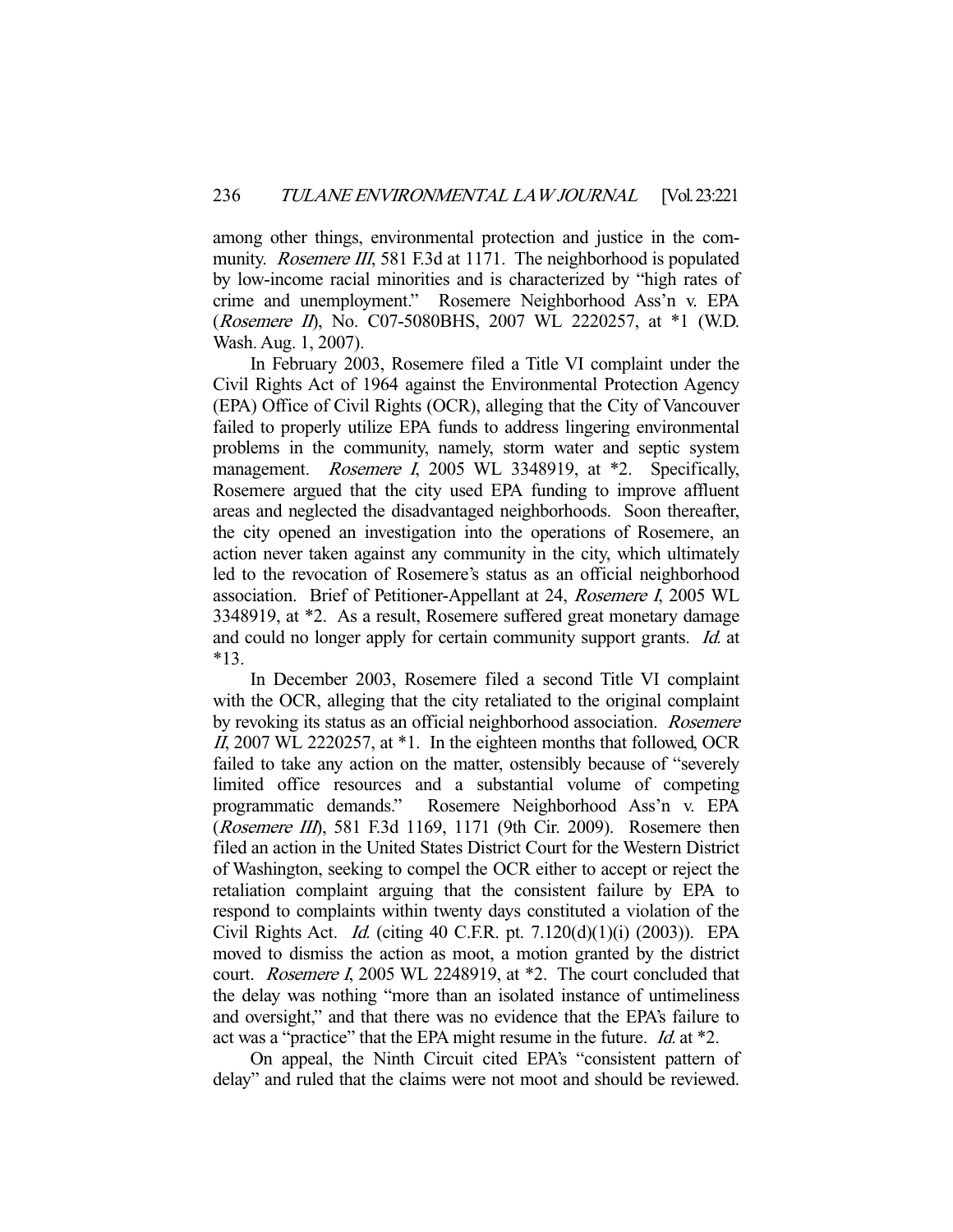Rosemere III, 581 F.3d at 1175. The court recognized that the EPA's behavior was typical of the response it gives to those who appeal to OCR to remedy civil rights violations. Additionally, the Ninth Circuit relied heavily on an amicus brief filed by the Center for Race, Poverty & the Environment which stressed the importance of such administrative complaints filed under the Administrative Procedure Act (APA). The amicus brief explained that the APA is the only recourse for those seeking to redress disparate impact discrimination following the United States Supreme Court's 2001 ruling in Alexander v. Sandoval, which effectively "stripped victims of disparate impact discrimination of the right to bring action in federal court." Brief for Center on Race, Poverty & the Environment as Amicus Curiae Supporting Respondents, Rosemere III, 581 F.3d 1169 (citing Alexander v. Sandoval, 532 U.S. 275 (2001)). The brief added:

Because complainants who may bear disparate environmental burdens are prevented from bringing disparate impact claims in federal court, the Title VI administrative complaint is vital to the continued enforcement of civil rights law and the struggle for environmental justice. If federal agencies such as EPA are allowed to abdicate their responsibility to adhere to the law, victims of discrimination will be precluded from any legal remedy for their harm.

Thus, the court found the EPA's failure to process a single complaint from 2006 or 2007 on time in accordance with its regulatory deadlines constituted a violation of its statutory duties. Rosemere III, 581 F.3d at 1175.

 While this case does not establish any new duties on the part of the EPA, it does reinforce their responsibility to manage complaints in a timely and efficient fashion. In response to the Ninth Circuit's ruling, EPA Administrator Lisa Jackson ordered the agency staff to reform and speed up the process for resolving Title VI claims. In a statement to InsideEPA.com, Jackson said in response to the ruling, "These delays are indefensible and unacceptable. What may have been acceptable under a previous administration is certainly not acceptable under this one." Dawn Reeves, Jackson Orders Agency Reforms To Speed Civil Rights Claim Reviews, WATER POL'Y REP. (EPA, Wash., D.C.), Sept. 28, 2009, at 26, http://crag.org/wp-content/uploads/2009/09/9-28-09-inside-epa-story. pdf. Jackson, who has publicly reaffirmed that environmental justice is a key component of her agenda at the EPA, added that she directed staff "in the strongest terms, to review and reform the Title VI process so that complainants receive timely responses and decisions. By reforming and revitalizing the Title VI program, and expeditiously resolving pending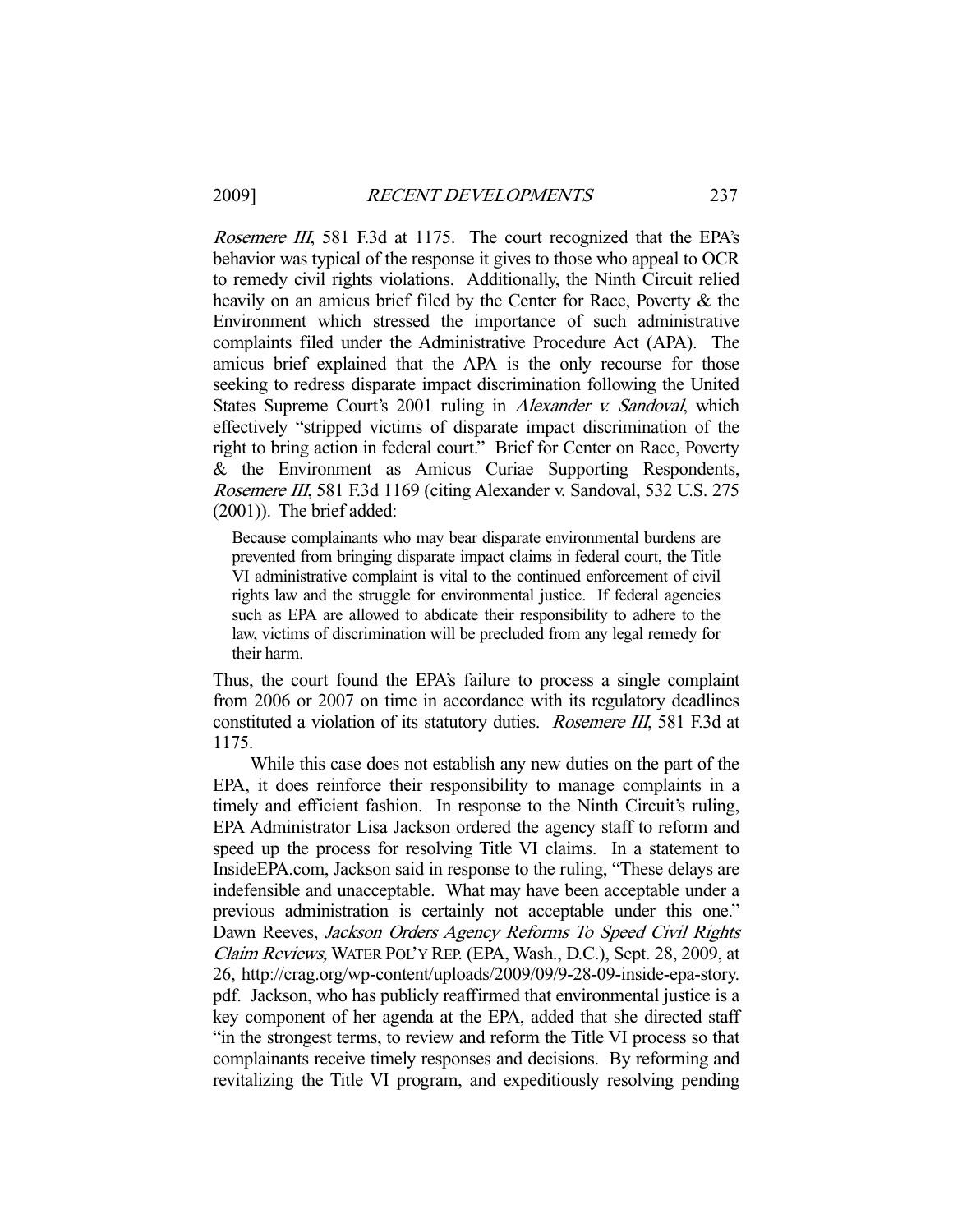complaints, EPA will advance its mission of protecting human health and the environment." Id.

The Ninth Circuit ruling in Rosemere Neighborhood Ass'n v. EPA establishes persuasive precedent well beyond its jurisdiction. The EPA can no longer avoid action in areas that qualify as environmental justice communities, and perhaps disadvantaged communities in general, by simply being unresponsive to OCR complaints. The ruling should help continue the progression of bringing justice to areas where civil rights and environmental impacts have historically been ignored.

Ernesto Cerimele

IV. ENDANGERED SPECIES ACT

Trout Unlimited v. Lohn, 559 F. 3d 946 (9th Cir. 2009)

In *Trout Unlimited v. Lohn*, the United States Court of Appeals for the Ninth Circuit held that the National Marine Fisheries Service (NMFS) may group natural and hatchery-spawned fish into a single evolutionarily significant unit (ESU). Trout Unlimited v. Lohn, 559 F. 3d 946, 959 (9th Cir. 2009). The Ninth Circuit also held that the NMFS may distinguish between natural and hatchery fish when determining the necessary level of protection for a particular ESU. *Id.* at 962. In an action challenging the NMFS's decision to downlist a population of Upper Columbia River steelhead from endangered to threatened under the Endangered Species Act (ESA), the United States District Court for the Western District of Washington granted summary judgment in favor of each side on certain claims, and the government and intervenors appealed. Id. at 953. On appeal, the Ninth Circuit reversed in part and affirmed in part. Id. at 959, 962.

 Human development has threatened Pacific salmon and steelhead populations for decades. *Id.* at 948. To solve the problem of dwindling salmon and steelhead populations, various groups implemented hatchery programs throughout the Pacific Northwest to artificially increase salmon and steelhead numbers available for fishing and to prevent natural salmon and steelhead from becoming extinct. Hatchery programs, however, can also sometimes threaten natural fish with, inter alia, interbreeding and competition for prey and habitat. Id. at 948-49.

 Congress enacted the ESA in 1973 to "prevent animal and plant species endangerment and extinction caused by man's influence on ecosystems, and to return the species to the point where they are viable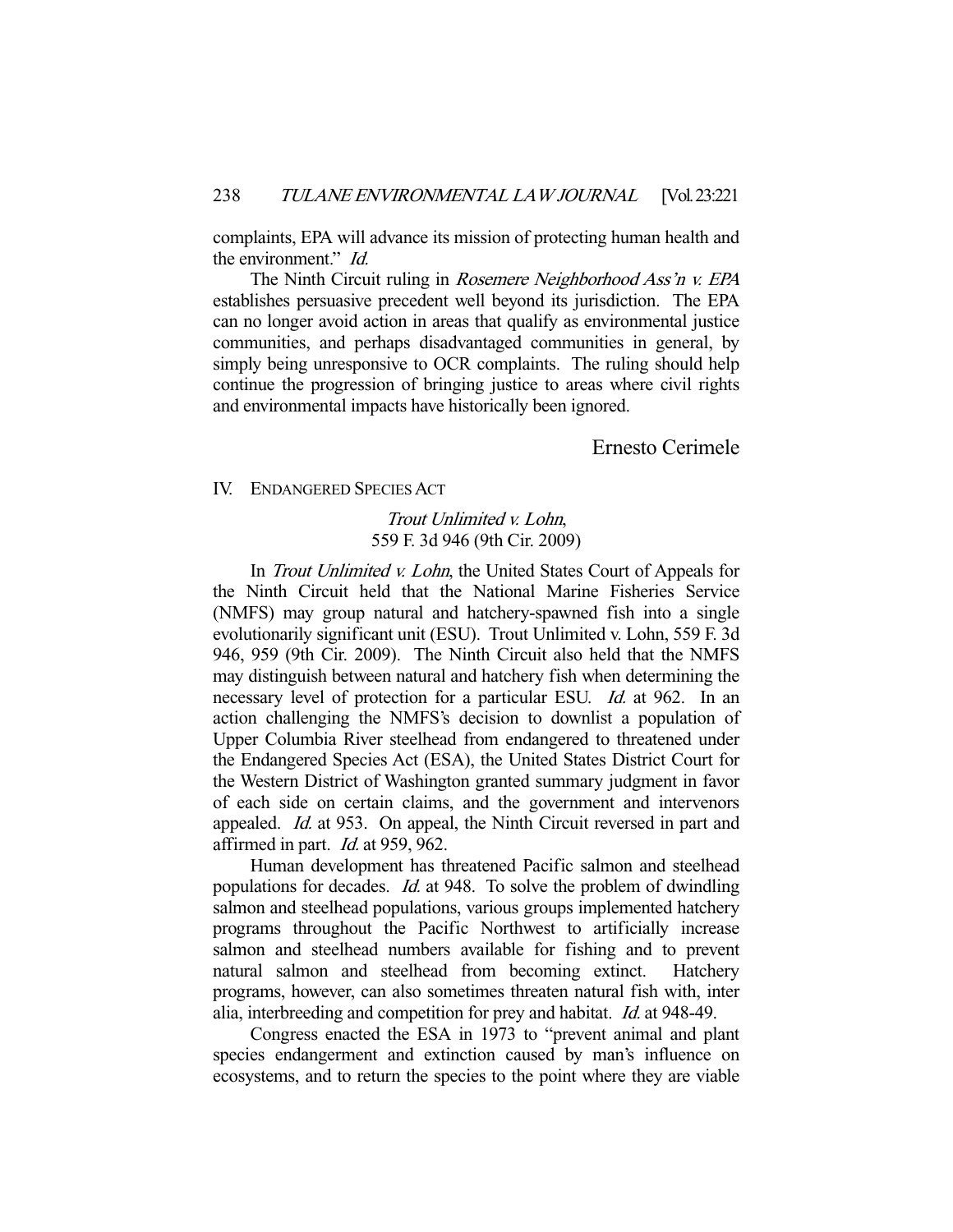components of their ecosystems." Id. at 949 (quoting H.R. REP. NO. 95- 1625, at 5 (1978)). The ESA requires the NMFS to (1) decide whether a population of fish is a species or a distinct population segment, (2) decide whether to list the species or distinct population segment as endangered or threatened, and (3) accord the species or distinct population segment various legal protections if a species or distinct population segment is listed. In 1991, the NMFS defined distinct population segment as an ESU that is (1) substantially reproductively isolated from other population units, and (2) an important component in the evolutionary legacy of the species. Id. at 950.

 In 1993, the NMFS issued an Interim Hatchery Policy, which stated that, absent exceptional circumstances, it would only list natural fish as endangered or threatened under the ESA, even if it found them to be in the same ESU as hatchery fish. Id. at 950-51. In 2001, however, the United States District Court for the District of Oregon held that the NMFS must list the entire species, subspecies, or distinct population segment, which includes both natural and hatchery fish. *Id.* at 951.

 The NMFS subsequently revised the Interim Hatchery Policy and eliminated the distinction between natural and hatchery fish for listing purposes. This new hatchery policy, called the 2005 Hatchery Listing Policy, also "requires NMFS to consider the status of the ESU *as a* whole, rather than the status of only the natural fish within the ESU when determining whether an ESU should be listed as endangered or threatened." Id. at 952 (citing Policy on the Consideration of Hatchery-Origin Fish, 70 Fed. Reg. 37,204, 37,215). Even though the 2005 Hatchery Listing Policy required the NMFS to consider the status of the ESU as a whole when making listing determinations, it allowed the NMFS to place primary importance on the viability of natural fish. It allowed the NMFS to consider the hatchery fish in the context of their contributions to the natural population and use discretion to provide for the taking of certain hatchery fish, even if the NMFS listed the ESU as a whole as threatened or endangered.

 In 2004, the NMFS added six hatchery stocks to the Upper Columbia River steelhead ESU. Id. at 953. Trout Unlimited petitioned NMFS to split natural and hatchery steelhead into separate ESUs. NMFS rejected the petition and, partly because the ESU contained hatchery fish as well as natural fish, downlisted the Upper Columbia River steelhead from endangered to threatened. Trout Unlimited and other environmental organizations brought this suit to challenge both NMFS's rejection of Trout Unlimited petition and the downlisting of the steelhead from endangered to threatened. As part of its second claim,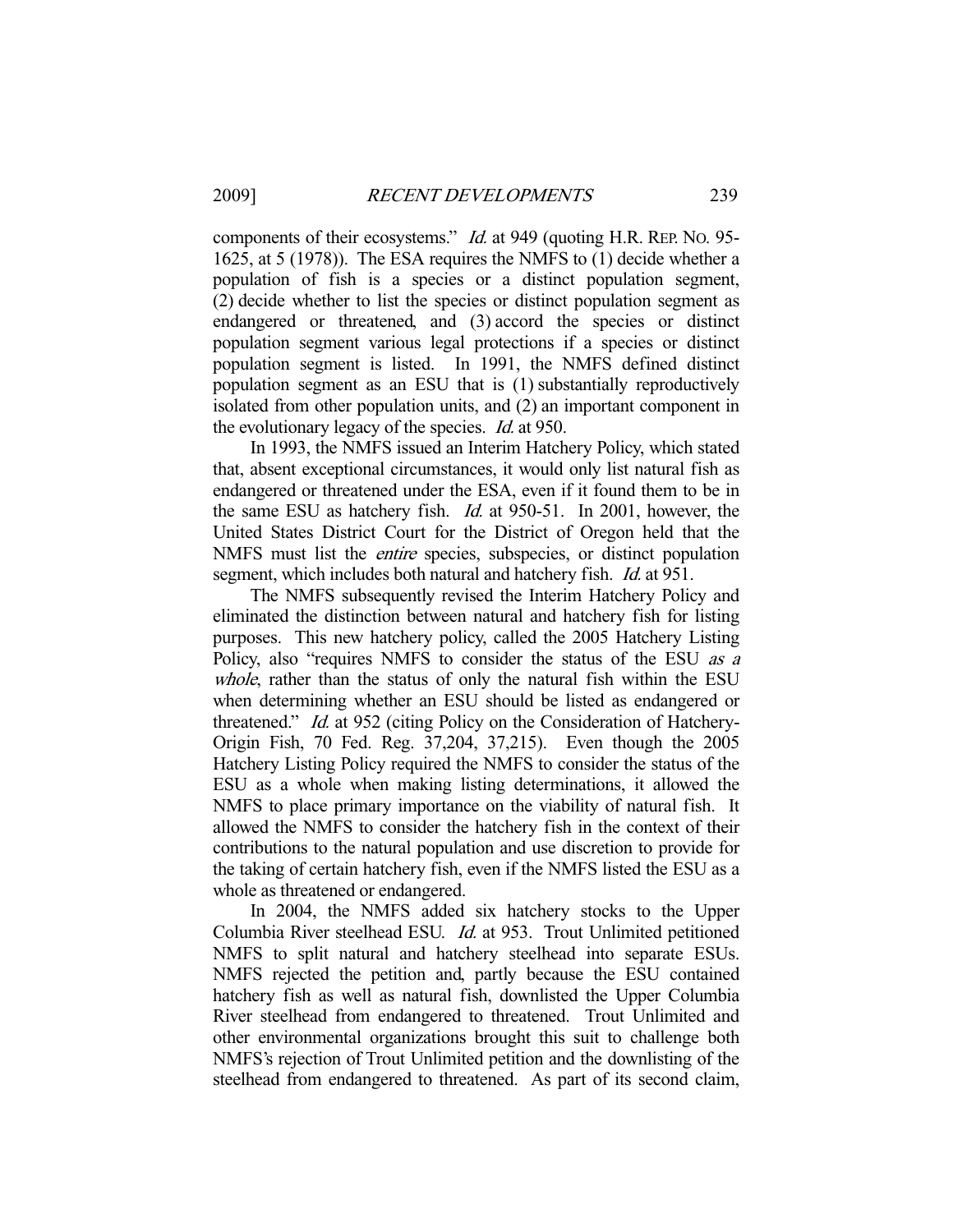Trout Unlimited argued that the 2005 Hatchery Listing Policy impermissibly requires that the NMFS consider the entire ESU when it makes listing decisions, as opposed to just the natural components of the ESU.

 The Building Industry Association of Washington (the Building Industry) intervened and challenged the NMFS decision on opposite grounds. The Building Industry argued that the ESA does not allow the NMFS to make any distinctions between hatchery fish and natural fish once they are part of the same ESU. In particular, the Building Industry challenged the NMFS's policy of assessing hatchery fish in the context of their contribution to the natural population and the decision to prohibit the take of only natural fish.

 The district court granted summary judgment (1) to NMFS on Trout Unlimited's claim that NMFS impermissibly included natural fish and hatchery fish as part of the same ESU, (2) to Trout Unlimited on its claim that the 2005 Hatchery Listing Policy and the downlisting of the Upper Columbia River steelhead violated the ESA, (3) to NMFS on the Building Industry's challenge to the NMFS's policy of assessing hatchery fish in the context of their contributions to the natural population, and (4) to NMFS on the Building Industry's claim that NMFS's decision to prohibit the take of only natural fish violated the ESA. The government and the Building Industry appealed.

 The Ninth Circuit first determined whether the 2005 Hatchery Listing Policy was entitled to deference under Chevron v. Natural Resources Defense Council, 467 U.S. 837 (1984), and would only be overturned if it was arbitrary or capricious. Chevron, 467 U.S. at 954. The court concluded that *Chevron* deference was appropriate because "Congress delegated authority to the NMFS to make rules carrying the force of law" and the 2005 Hatchery Listing Policy went through a formal notice-and-comment process. *Id.* (citing 16 U.S.C. § 1533(h) (2006)). The court held, therefore, that unless the NMFS's decision to put natural and hatchery fish into one ESU and to downlist the Upper Columbia River steelhead to threatened was arbitrary or capricious, it was entitled to deference. *Id.* at 955.

 Upon determining the appropriate level of deference, the court considered whether the NMFS inappropriately rejected Trout Unlimited's petition to split natural and hatchery fish into separate ESUs. Trout Unlimited argued that one ESU for both natural and hatchery fish was contrary to the best available science because hatchery fish pose threats to natural fish. The court disagreed and noted the differences between the decision to compose an ESU and the decision to list an ESU. The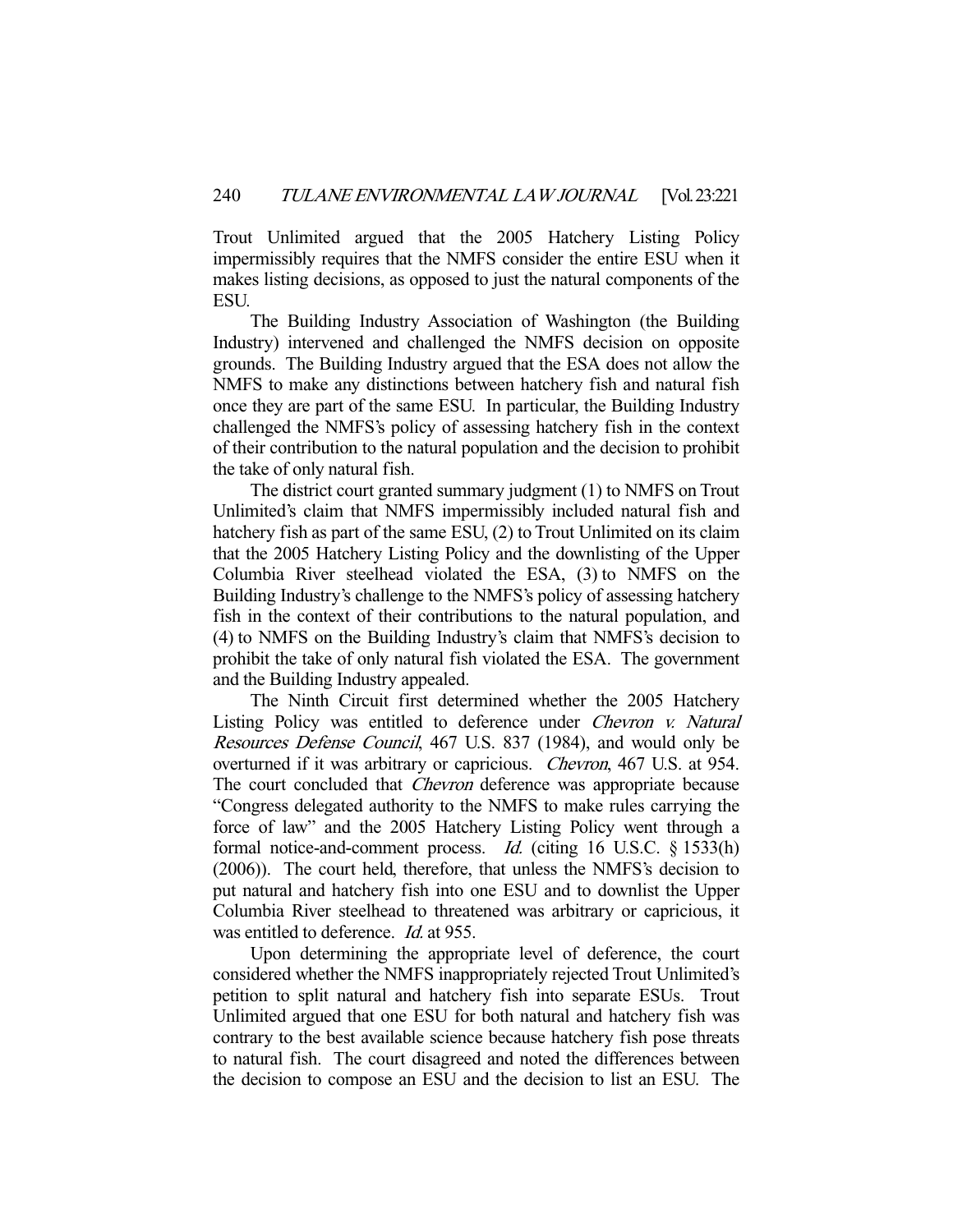court noted that under the 2005 Hatchery Listing Policy, the composition of an ESU concerns only the neutral task of defining a species, while the listing decision takes into account the impacts of hatchery fish on natural fish populations. The court determined that the ESA requires the NMFS to consider the effects of hatchery fish on natural fish populations, but does not mandate that NMFS consider the effects at the definitional stage. Id. at 956. The court held that the NMFS's decision to consider impacts at the listing stage was an acceptable construction of the ESA, and was therefore entitled to Chevron deference. The court reviewed the NMFS's expert testimony regarding the denial of Trout Unlimited's petitions, and held that Trout Unlimited and the NMFS were "engaged in a good faith disagreement that is supported by science on both sides." Accordingly, the court affirmed the district court's conclusion that the denial of Trout Unlimited's petition to split natural and hatchery fish into separate ESUs was not arbitrary or capricious.

 The court then determined whether the NMFS's listing policies violated the ESA because the NMFS based listing decisions on the status of the entire ESU rather than the status of only the natural fish within the ESU. Trout Unlimited argued that the NMFS acted arbitrarily and capriciously when it based listing decisions on an entire ESU because the ESA's central purpose is to protect natural populations. *Id.* at 957. While the Ninth Circuit agreed that the ESA's primary goal is to protect natural populations, it held that the 2005 Hatchery Listing Policy is consistent with the plain language of the ESA and the goal of protecting natural populations. The court noted that the ESA requires the NMFS to determine whether a particular *species* is threatened or endangered. Because the ESA defines species as "any subspecies of fish or wildlife or plants, and any distinct population segment," the court held that the 2005 Hatchery Listing Policy, which conducts a status review of an entire species, complies with the ESA. The court also noted that the 2005 Hatchery Listing Policy "mandates a . . . complex evaluation process that considers both the positive and negative effects of hatchery fish on the viability of natural populations." Id. at 957-58. Therefore, the court held that the review of the status of the entire ESU is consistent with the ESA's purpose of protecting natural populations because the review takes into account the positive and negative impacts of hatchery fish on natural populations. Id. at 957. Accordingly, the Ninth Circuit reversed the district court's grant of summary judgment to Trout Unlimited on its claim that the 2005 Hatchery Listing Policy and the downlisting of the Upper Columbia River steelhead violated the ESA. Id. at 959.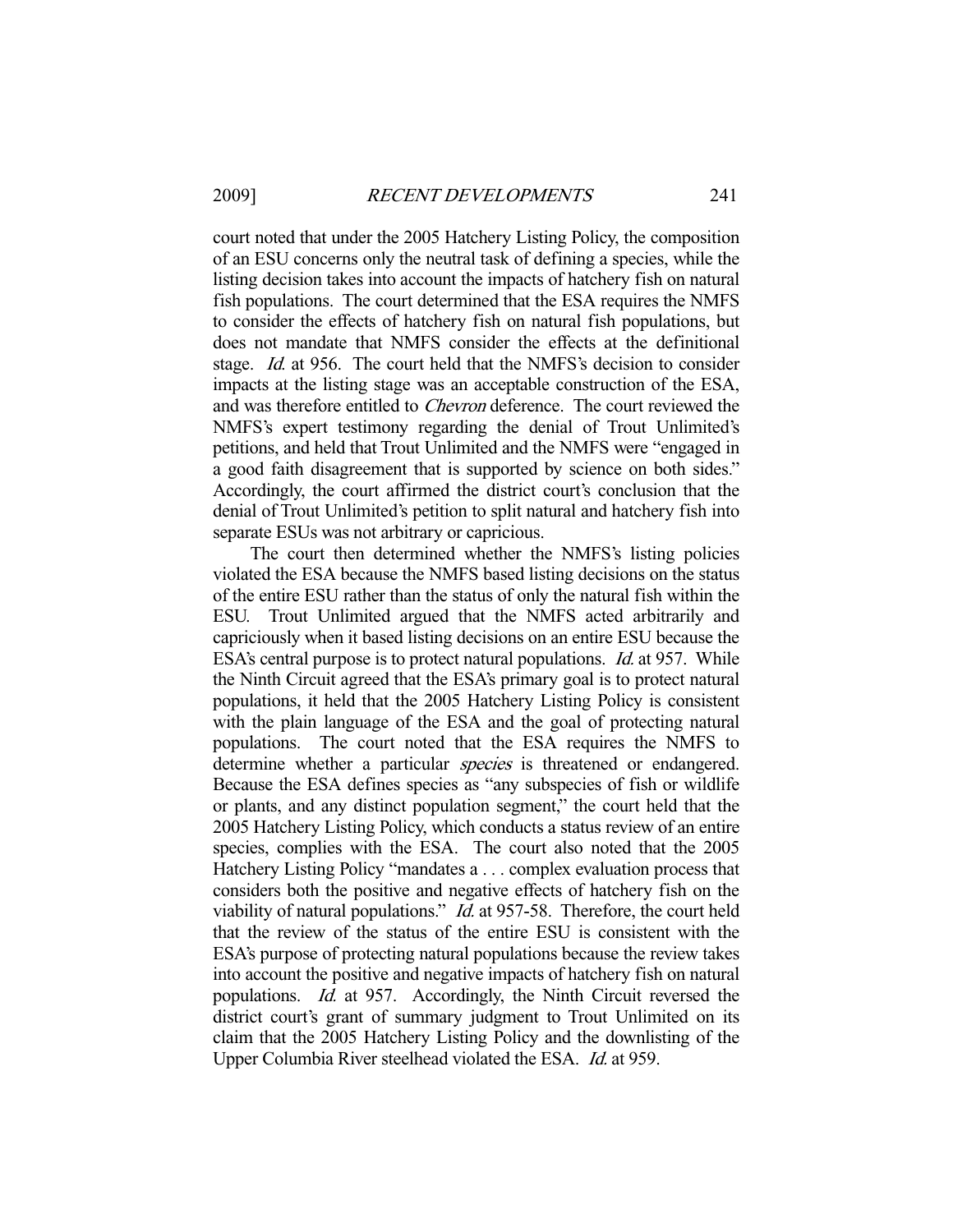The Ninth Circuit next turned to the Building Industry's argument that the NMFS impermissibly *distinguished* between natural and hatchery fish. The Building Industry argued that considering hatchery and natural fish separately during the listing process violates the ESA because (1) the ESA requires listing determination be made upon a species as a whole and does not reference "natural populations," (2) the legislative history of the definition of "species" eliminated the MDFS's ability to distinguish among members of a species that "swim side-byside in the same streams," and (3) the 2005 Hatchery Listing Policy is flawed for the same reason the Interim Listing Policy was flawed: distinguishing between members of the same ESU is arbitrary or capricious because the NMFS may consider listing only an entire species, subspecies, or distinct population segment of a species. *Id.* at 960.

 The Ninth Circuit rejected all three arguments. First, the court noted that while the provisions of the ESA that the Building Industry relied upon required the NMFS to conduct status reviews of ESUs, they do not provide how the NMFS should conduct its reviews. Second, the court determined that the legislative history does not establish the clear intent of Congress because the Building Industry did not cite anything that addressed how biological distinctions affect the process by which the NMFS makes its listing decisions. The legislative history that the Building Industry cited noted only the smallest group that could be listed, an ESU. However, the court noted that no party to the suit claimed that the NMFS listed something smaller than an ESU. Finally, the court rejected the Building Industry's third claim, holding that "once NMFS determines that hatchery and naturally spawned salmon belong to the same ESU, it may not list the naturally spawned portion to the exclusion of the hatchery portion of the ESU." Id. at 960-61. The court noted that in this case, the NMFS listed the entire ESU, including natural and hatchery fish. *Id.* at 961. The court held that this was reasonable and in accord with the statutory text because the NMFS undertook a comprehensive review of the ESU. Accordingly, the Ninth Circuit affirmed the district court's ruling that the NMFS permissibly distinguished between hatchery and naturally spawned salmon during the status review.

 The Building Industry also argued that the NMFS may not distinguish between natural and hatchery fish when issuing protective regulations under the ESA. The Building Industry asserted that the NMFS must view hatchery fish and natural fish equally, and if one portion of an ESU is protected from taking, then all portions must be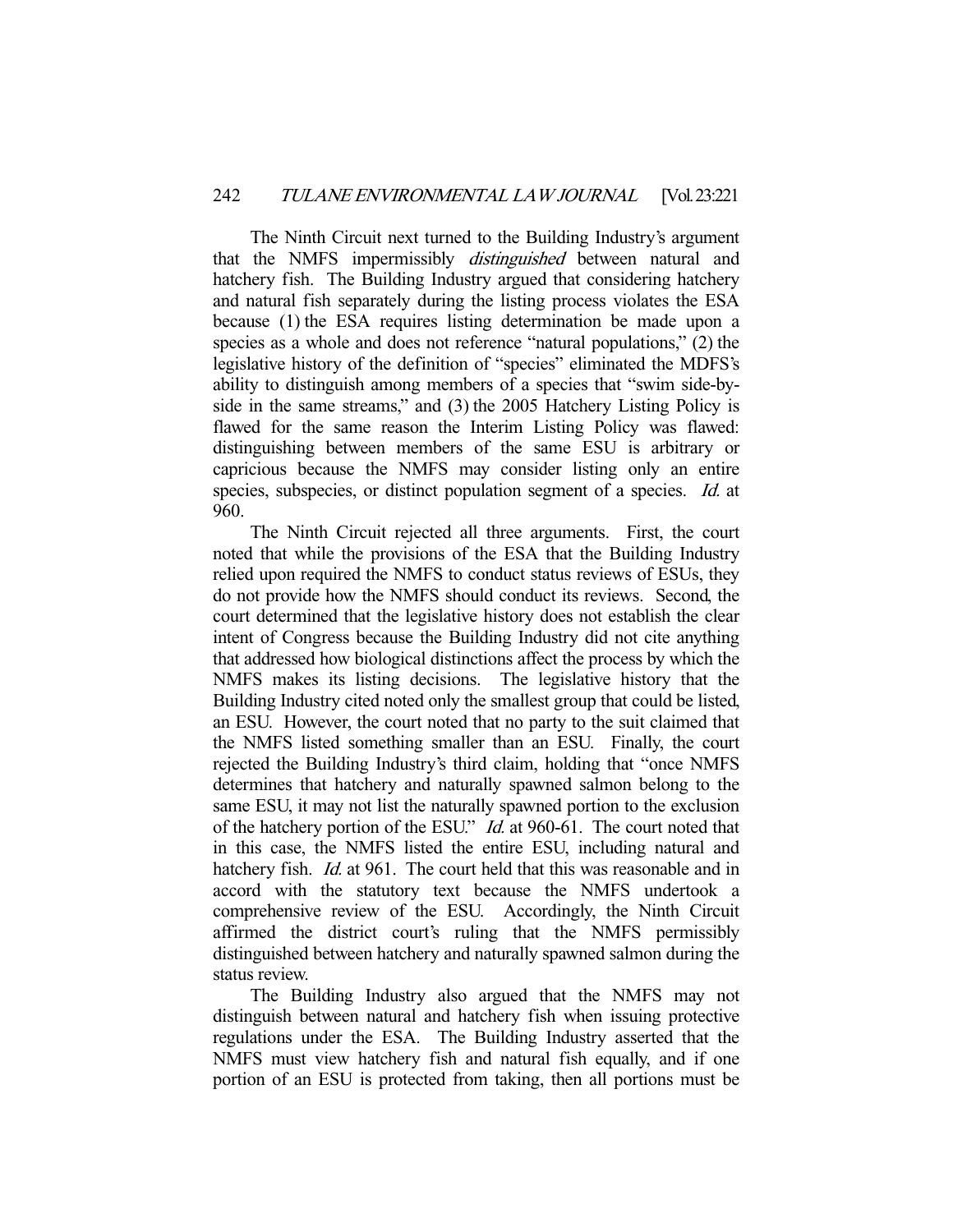protected. The Ninth Circuit rejected this argument, noting that nothing in the text or history of the ESA mandates equal treatment for all members of an ESU. *Id.* at 962. The Ninth Circuit also noted that the NMFS did consider the ESU as a whole when it allowed for the taking of hatchery fish because the selective taking of hatchery fish can enable the remaining portions to flourish. Accordingly, the Ninth Circuit affirmed the district court's holding that the protective regulations distinguishing between natural and hatchery fish was proper.

 In summary, the Ninth Circuit's decision allowed the NMFS to consider natural and hatchery fish as part of the same ESU, but to distinguish between natural and hatchery fish when determining the level of protection that should be accorded to the fish. This decision also allows the NMFS to consider the impact of hatchery fish on a natural population when it makes listing determinations. The Ninth Circuit appropriately balanced the concerns of environmentalists with the desire of sportsmen to fish for salmon. This decision protects ideological environmental interests because the NMFS can afford different levels of protection to natural and hatchery fish and because the NMFS must consider the adverse impacts of hatchery fish when it lists an ESU as endangered or threatened. This decision also protects the interests of sportsmen and builders because the NMFS must group hatchery fish and natural fish into the same ESU, which means that the fish populations will likely increase and, as happened in this case, the NMFS may afford a less stringent listing standard because the population numbers as a whole are greater. Accordingly, the Ninth Circuit's decision strikes an appropriate balance between two competing interests and upholds the ultimate goal of the ESA to protect animals from endangerment or extinction.

Andrea Zeiter

# Greater Yellowstone Coalition, Inc. v. Servheen, No. CV 07-134-DWM, 2009 WL 3775085 (D. Mont. Sept. 21, 2009)

In Greater Yellowstone Coalition, Inc. v. Servheen, the United States District Court for the District of Montana vacated the U.S. Fish and Wildlife Service's (Service) 2007 delisting of the Greater Yellowstone Area grizzly bear from the threatened species list under the Endangered Species Act (ESA), and remanded the matter to the agency, reinstating the bear's ESA protections. No. CV 07-134- DWM, 2009 WL 3775085, at \*1 (D. Mont. Sept. 21, 2009). That decision was based primarily on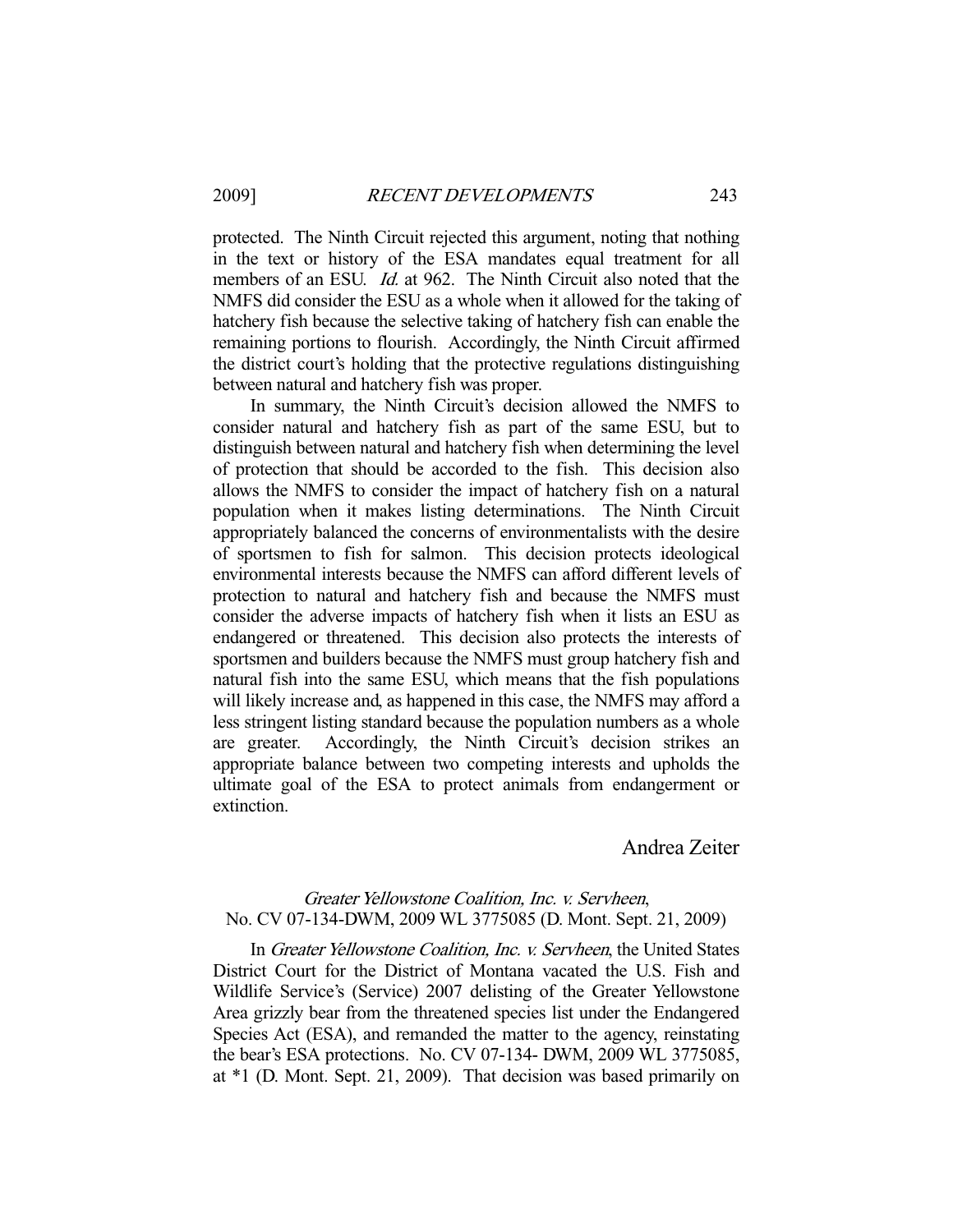two conclusions. First, that the agency's Final Rule, which delisted the grizzly population, failed to demonstrate that plans for managing the grizzlies after delisting were adequate regulatory mechanisms to protect the bear. Id. at \*9. Second, that the agency failed to adequately consider the expected decline in whitebark pine seeds, a vital grizzly food source. Id. at \*10-11. The plaintiff, the Greater Yellowstone Coalition (the Coalition), put forth two additional claims, which were both denied but were apparently unnecessary for obtaining a judgment in their favor. These claims alleged: (1) that the agency inappropriately based its delisting decision on a low population size and considered translocation of foreign bears to maintain genetic diversity and (2) that the agency failed to assess whether the bears are recovered across a significant portion of their range. *Id.* at \*12, \*14. The court's judgment, in a written opinion by Judge Donald Molloy, found that "harm to the grizzly bear is likely to occur if the [population] is delisted." *Id.* at \*18. Judge Molloy's opinion offers insight on the bounds of a judiciary's ability to overturn an agency decision or statutory interpretation, and references an agency's failure to consider concerns over climate change—a minor aspect of the decision that seems to have taken main stage in media coverage with accompanying commentary on judicial activism and political divides.

 Reviewing the Service's decision for indications that it was "arbitrary, capricious, an abuse of discretion, or otherwise not in accordance with law," Judge Molloy initially considered the relationship between the agency's decision as compared to the "best available data" in the administrative record to see whether the bear could be deemed no longer "endangered nor threatened." *Id.* at \*4 (quoting Administrative Procedure Act, 5 U.S.C.  $\S 706(2)(a)$  (1966)). He first analyzed the adequacy of the agency's regulatory mechanisms, which had to "maintain a population at a recovered level sufficient to prevent the need for future relisting" without the protections of the ESA.  $Id$  at  $*5$ . Continuously citing as support the rule that "the ESA does not permit agencies to rely on plans for future action or on unenforceable efforts," Judge Molloy discredited as "legally unenforceable" the agency's discussion of various federal and state laws, as well as its Conservation Strategy, Forest Plan amendments, and state management plans listed in the Final Rule. Id.

 The Service presented the Conservation Strategy in the Final Rule as "the plan which will guide management and monitoring of the Yellowstone grizzly bear population and its habitat after delisting." *Id.* at \*6. Mention of federal and state laws in the Final Rule and Conservation Strategy was apparently summarized in brief, concluding without analysis or reason that such laws would sufficiently protect the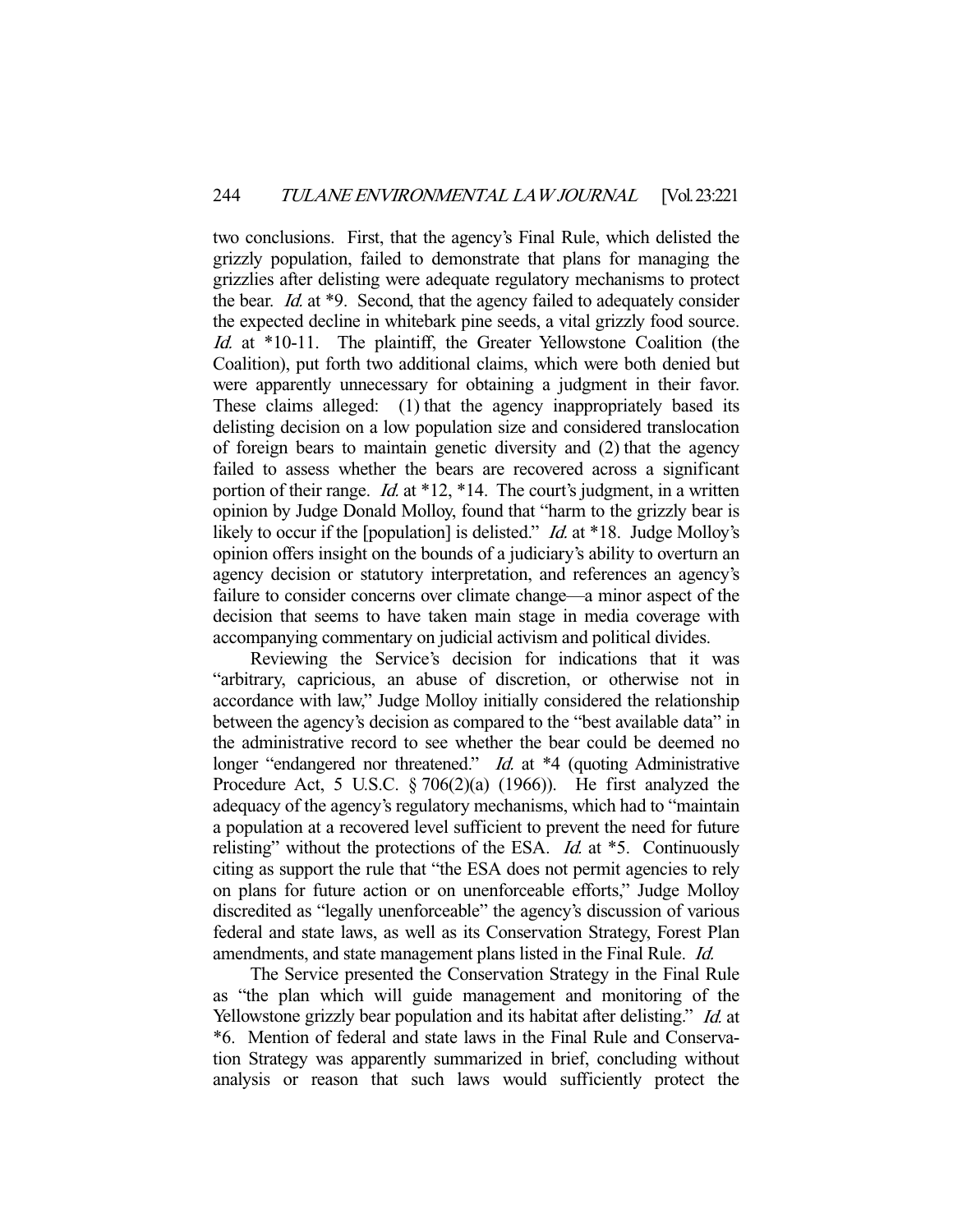Yellowstone grizzlies. Without an analysis of how the laws would protect the bears, Judge Molloy refused to find a "rational connection between the facts found and the choice made."

 Additionally, while the Conservation Strategy claimed to have established certain standards and monitoring requirements, there was no explanation of how those standards would be maintained, or how the monitoring would be enforced. *Id.* at \*6-7. All that the Service put forth was a "promise of future, unenforceable actions," which could not be considered regulatory mechanisms after Oregon Natural Resources Council v. Daley. Id. at \*7 (citing Or. Nat. Res. Council v. Daley, 6 F. Supp. 2d 1139, 1155 (D. Or. 1998). Likewise, the Conservative Strategy promised that a Biology and Monitoring Review would commence upon derivation from certain established standards; but without a required agency action in response to such derivations, the biological reviews were considered mere promises of future actions. *Id.* at \*7-8. Most telling of all, the court found that the Conservation Strategy could not regulate anything in actuality, since it explicitly stated that it "cannot legally compel any of the [state] signatories to implement management policies." Id. at \*7. Such shortfalls led the court to conclude that the Conservation Strategy could not be considered a "regulatory mechanism to maintain the grizzly bear population."  $Id$  at  $*6$ .

 The court similarly regarded the proposed amendments to forest plans and development of state management plans as failing to meet the requirements of an adequate regulatory mechanism. Id. at \*8. The guidelines for managing grizzlies in those plans were deemed discretionary, and thus legally unenforceable.

The majority of the regulatory mechanisms relied upon by the Service the Conservation Strategy, Forest Plan amendments, and state plans depend on guidelines, monitoring, and promises, or good intentions for future action. Such provisions are not adequate regulatory mechanisms when there is no way to enforce them or to ensure that they will occur. . . . The [Fish and Wildlife] Service did not comply with the ESA in its consideration of the adequacy of existing regulatory mechanisms for purposes of delisting.

#### Id. at \*9.

 The court saw the second major flaw in the Service's delisting decision as a failure to adequately consider the likelihood of decline in whitebark pine, and its negative impact on the grizzly population. Id. at \*9-10. The court reviewed the agency's conclusion that best available science had shown that the bears would adjust to any declines in whitebark with a high degree of deference. Indeed, a court will defer to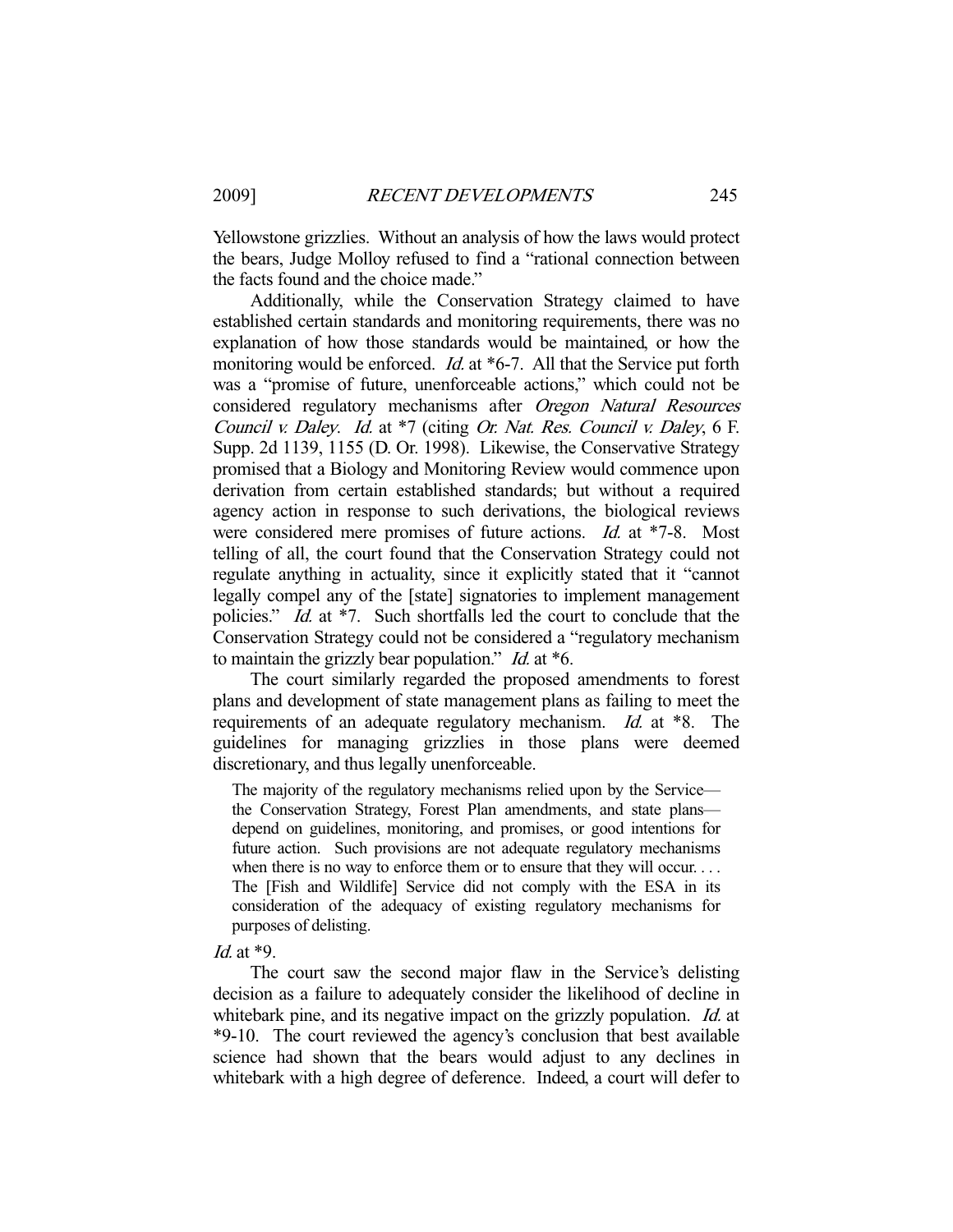the agency's conclusions when they involve a high level of technical and scientific expertise, as long as those conclusions are reasonable (i.e., rationally connected with the best available science). In applying that standard of review, the court found that "[w]hile the Final Rule emphasizes that grizzly bears will be able to adapt to the decline of whitebark pines, the record contains scant evidence for this proposition." Id. at \*11. Judge Molloy went so far as to emphasize that most of the science cited in the Final Rule "directly contradicts" the Service's conclusions that the bears would not be negatively affected by the availability of whitebark pine nuts. The best available science, cited in the administrative record, seemed to anticipate a decline in whitebark due to impacts of global warming, forest fires, the mountain pine beetle epidemic, and infection by white pine blister rust. *Id.* at  $*10$ . While the Final Rule concluded that a decrease in whitebark would not affect the bear population because the animal would adapt by foraging other food sources as a replacement, the record presented a clear connection between whitebark and grizzly survival rates. *Id.* at \*11.

 Further, in reaction to the Service's argument that the recent decrease in whitebark pines has unexpectedly been accompanied by an increase in the number of grizzly bears, the court responded that such a rationale was problematic for two reasons. First, and most importantly, the Service did not actually present this logic until the litigation commenced, and so the agency had not considered it as part of the basis for delisting. The court thus could not consider the agency's perspective on the phenomenon as support for its reasoning. Second, there were various studies in the administrative record indicating that such a trend in short-term population growth would actually camouflage the problem of habitat destruction. Therefore, "[t]he science relied on by the Service does not support its conclusion that declines in the availability of whitebark pine will not negatively affect grizzly bears."

 Upon finding in favor of the Coalition on its first two claims, Judge Molloy thereafter reasoned that the remaining arguments would be held in favor of the Fish and Wildlife Service. See id. at \*14, \*17. Although the final two arguments would not prove vital to the court's ultimate decision to vacate and remand the delisting decision, the analysis of those claims sheds light on judicial deference to agency scientific conclusions and legal interpretations. The Coalition asserted that the agency incorrectly based its decision to delist on an unacceptably low grizzly population size and translocation of foreign bears into the Yellowstone area to maintain genetic diversity. Id. at \*12. Further, the Service failed to properly assess whether the grizzly is recovered across a "significant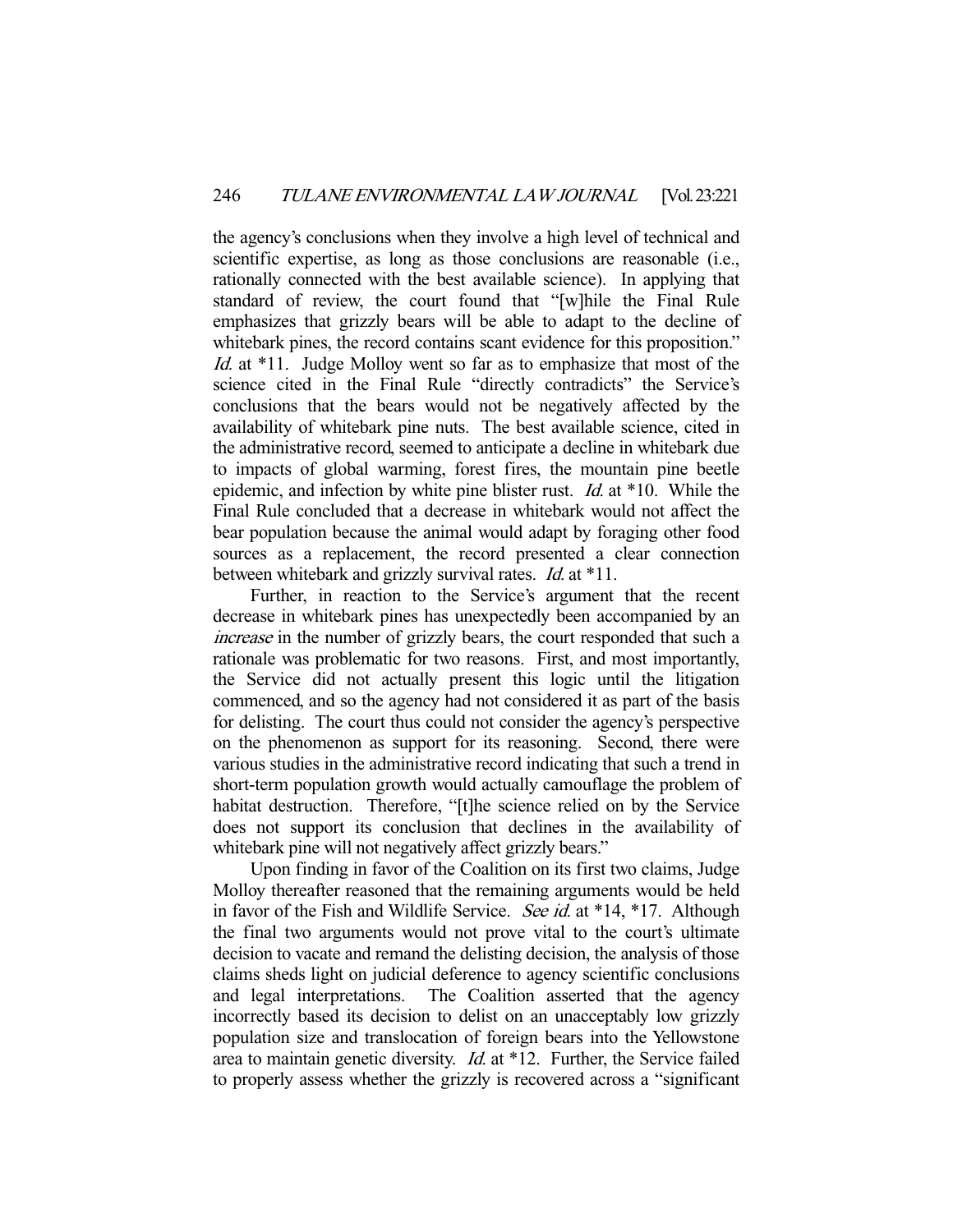portion of its range." *Id.* at \*14. But Judge Molloy found that the agency presented a reasonable explanation for coming to those conclusions, and held in favor of the Service on both counts. See id. at \*14, \*17.

 As to the first count, wherein the Coalition argued that the Service violated the ESA when it used an unacceptably small population size and translocation techniques as bases for its decision to delist the grizzly, Judge Molloy held that the Service's conclusion was consistent with the studies in the administrative record. *Id.* at \*12. Namely, the Service found that genetic diversity is not a present concern, and problems associated with translocation would not alone lead to a showing that the Yellowstone grizzly is "likely to become an endangered species within the foreseeable future."  $Id.$  at  $*13$ . The science relied upon by the agency provided that it is "unlikely that genetic factors will have a substantial effect on the viability of the Yellowstone grizzly over the next several decades," and that the grizzlies can avoid negative genetic impacts in the near future with four hundred bears. Id. at \*12. Because the plaintiff did not show reasons for the agency not to rely upon such evidence as the "best available science," the court deferred to the agency's expertise and reasonable explanation for its conclusions. Even though the plaintiff argued that natural connectivity would be necessary, the studies explicitly stated that it was not essential. *Id.* at \*13-14. Thus, maintaining the bear's population at its current size of five hundred, and introducing bears from outside populations to maintain genetic diversity was consistent with the conclusions put forth in the referenced scientific studies. Ultimately, the court determined that mere "concerns about long-term genetic diversity do not warrant a continued threatened listing" for the Yellowstone grizzly. Id. at \*14.

 Interestingly, the plaintiffs asserted one final effort to convince the court of the Service's alleged faulty translocation management technique. The Coalition claimed that the existence of such a plan itself "demonstrates the [Yellowstone grizzly] is not adequately recovered because artificial addition of bears is needed to maintain the population in the future."  $Id$ . at \*13. In other words, because the Final Rule admits the bear population is not self-sustaining, a delisting should not be granted. Perhaps if not for reliance on a district court case reversed by the Ninth Circuit while this case was pending (Trout Unlimited v. Lohn), Judge Molloy might not have dismissed the argument so summarily. Id. at \*13 (citing Trout Unlimited v. Lohn, 559 F.3d 946 (9th Cir. 2009)). Indeed, because the plaintiff's argument relied entirely on the reversed holding in that case, Judge Molloy could not support such a conclusion, and held consistent with the Ninth Circuit's review of the case—that "the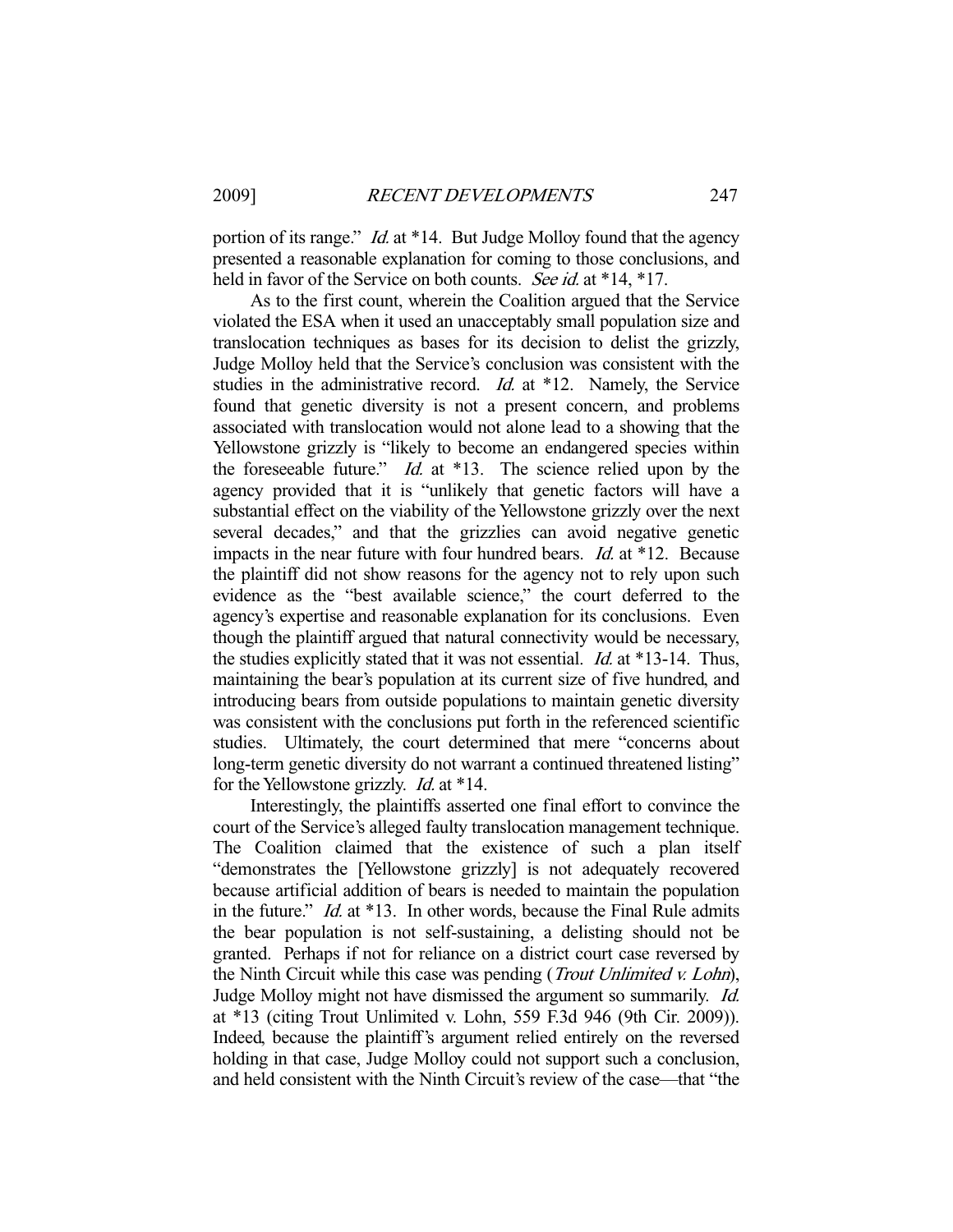Service here conducted its analysis regarding grizzly bear translocation in a thoughtful, comprehensive manner that balanced the agency's concerns and goals regarding genetic diversity." Id. (quoting Trout Unlimited, 559 F.3d at 959) (internal quotations omitted).

 The plaintiff presented a final argument that the Service failed to consider the bears' historic range (the majority of which the bears no longer occupy) in evaluating whether the grizzly population is "recovered across a significant portion of its range," a phrase provided in the ESA's definition of "threatened species." *Id.* at  $*14$  (citing 16 U.S.C. § 1532(20) (1988)) ("The term 'threatened species' means any species which is likely to become an endangered species within the foreseeable future throughout all or a significant portion of its range."). Judge Molloy recognized the ambiguity of the phrase, yet deferred to the agency's interpretation as reasoned and rationally connected to the facts (the traditional doctrine of judicial deference to an agency's interpretation of its own statutory mandate, established in Chevron v. Natural Resources Defense Council). Id. (citing Chevron, U.S.A., Inc. v. Natural Res. Def. Council, Inc., 467 U.S. 837, 843-44 (1984)).

 In its Final Rule, the Service analyzed what would be deemed suitable and unsuitable habitat for the Yellowstone grizzly. *Id.* at \*16-17. The Service excluded most of the bear's historic range from the analysis, and defined a "significant portion" of the Yellowstone grizzly range as approximately the area where the bruins currently live. Indeed, they found that "suitable habitat is that which is contiguous with current habitat so as to allow bears to re-colonize it," and "lack of occupancy in unsuitable habitat will not impact whether this population is likely to become endangered within the foreseeable future throughout all or a significant portion of its range."  $Id$ . But the Coalition argued that the Service should have considered the grizzly's historic range in its determination of what was significant. *Id.* at \*16. Because such an argument was rejected in the Ninth Circuit's 2001 decision in Defenders of Wildlife v. Norton, the court similarly rejected it here. Id. at \*16-17 (citing Defenders of Wildlife v. Norton, 258 F.3d 1136, 1141 (9th Cir. 2001)). Further, because the Yellowstone grizzly is considered a discrete segment of the entire grizzly species, "it would be nonsensical to require the Service to consider the grizzlies' historic range throughout the United States as significant in relation to the Yellowstone grizzly bear." *Id.* at \*16.

 Although the court nearly discredited the Service's definition of "significant portion of range" based on the Yellowstone grizzlies' boundaries, "potentially render[ing] the statutory phrase superfluous," the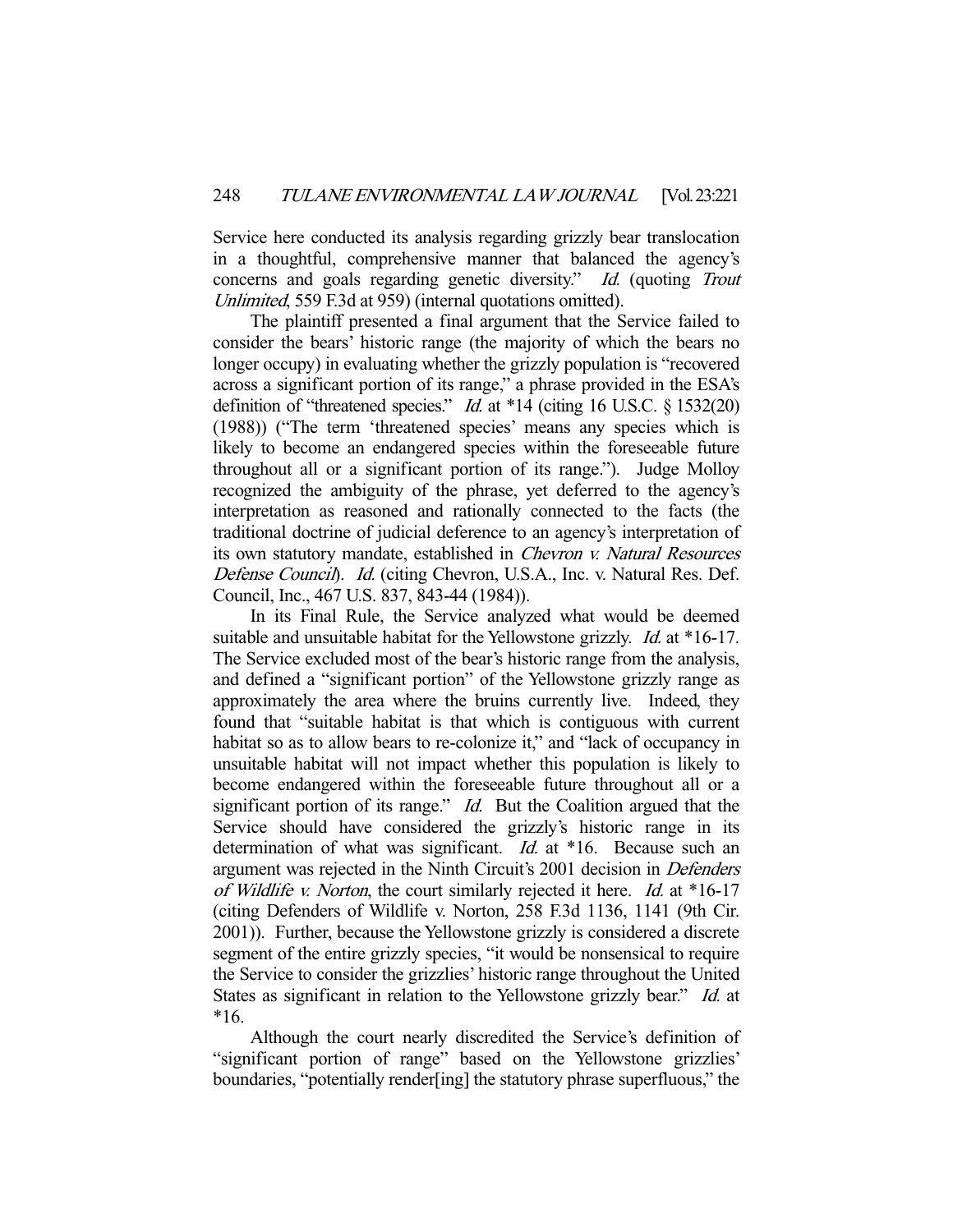Service's reasoning included an area outside the grizzlies' current range for future expansion. Id. at \*17 (citing Defenders of Wildlife, 258 F.3d at 1142) (internal quotations omitted). Because the agency offered what the court considered to be a reasonable interpretation of the ambiguous phrase "significant portion of its range," Judge Molloy deferred to that interpretation and entered judgment in favor of the Service on the final count of the complaint.

 Finding in favor of the agency on the last two counts was not fatal to the Coalition's complaint, however. Indeed, while it may be sufficient to conclude that the bear's population *should* be maintained at a certain number, it is most certainly insufficient for the agency to be incapable of proving that the regulatory mechanisms in place could adequately assure that the population will be maintained, as required by the ESA's delisting factors. See 16 U.S.C.  $\S$  1533(a)(1)(D) (2006) (noting that "the inadequacy of existing regulatory mechanisms" is one of five factors the agency must consider in determining whether to delist a species). Establishing conclusions on the status of the bear's genetic diversity, population size, and range area was performed with enough reason to pass judicial review standards regarding agency interpretation and decisions. But a lack of enforceable mechanisms if numbers decline prevented the Final Rule from being strong enough to pass the more stringent test of judicial review: that the Rule would adequately "maintain the grizzly bear population" absent protection from the ESA. See *id.* at  $*6$ .

 That Judge Molloy found room for reversal in this situation warrants attention—notably because, given the deferential standard of judicial review, it is in narrow circumstances that a court deems an agency's decision irrational.<sup>1</sup> Indeed, judicial review is so deferential

-

 <sup>1.</sup> See Bowman Transp., Inc. v. Ark.-Best Freight Sys., Inc., 419 U.S. 281, 285-86 (1974) ("Under the arbitrary and capricious standard the scope of review is a narrow one. A reviewing court must consider whether the decision was based on a consideration of the relevant factors and whether there has been a clear error of judgment. Although this inquiry into the facts is to be searching and careful, the ultimate standard of review is a narrow one. The court is not empowered to substitute its judgment for that of the agency. The agency must articulate a rational connection between the facts found and the choice made. While we may not supply a reasoned basis for the agency's action that the agency itself has not given, we will uphold a decision of less than ideal clarity if the agency's path may reasonably be discerned." (internal quotations omitted)); Fund for Animals, Inc. v. Rice, 85 F.3d 535, 541 (11th Cir. 1996) (finding that the standard of review in evaluating agency decisions is "exceedingly deferential"); Bd. of County Comm'rs of County of Adams v. Isaac, 18 F.3d 1492, 1497 (10th Cir. 1994) ("This court will determine whether the agency considered all the relevant factors and whether there was clear error of judgment, but may not substitute its own judgment for the agency's. The agency must establish a rational relationship between its factual findings and its conclusion. An agency acted arbitrarily and capriciously if it relied on factors deemed irrelevant by Congress, failed to consider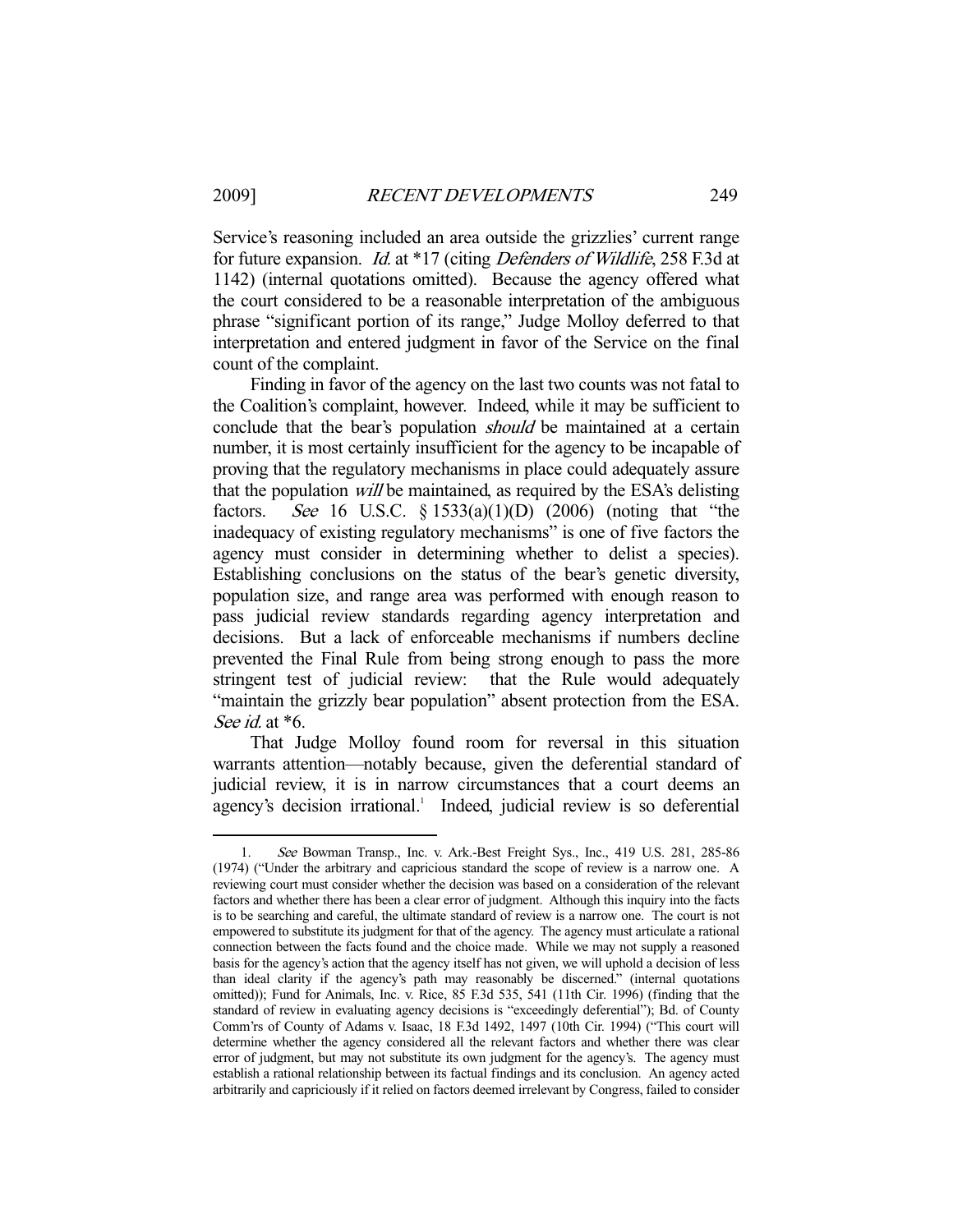when an agency must employ its expertise, that the agency's reasoning must be completely absent or, in this case, backward, for the court to reverse its action. See, e.g., Nat'l Home Builders v. Defenders of Wildlife, 551 U.S. 644, 645 (2007) ("This Court will not vacate an agency's decision under the arbitrary and capricious standard unless the agency 'relied on factors which Congress had not intended it to consider, entirely failed to consider an important aspect of the problem, offered an explanation for its decision that runs counter to the evidence before the agency, or is so implausible that it could not be ascribed to a difference in view or the product of agency expertise.'" (quoting Motor Vehicle Mfrs. Ass'n of U.S., Inc. v. State Farm Mut. Auto. Ins. Co., 463 U.S. 29, 43  $(1983)$ ).

 The attention brought to this case, however, has been more targeted to the court's fleeting reference to the effects of global climate change on the grizzly's survival.<sup>2</sup> While the Judge's opinion concentrates heavily on the apparent unenforceability of the Final Rule, media coverage highlights the role climate change played in his decision to remand, most likely to spark political debate and frontline a controversial issue of current national fascination. This case exemplifies the attention directed to an agency accused (even if only in passing) of failure to consider the effects of global warming, and provides warning that public commentary is drawn heavily toward governmental attention—or inattention—to this phenomenon. Some commentators make reference to "judicial activism" at play in the opinion,<sup>3</sup> and others note its reliance on strong scientific evidence that the bear's continued existence is still reliant upon protections of the ESA.<sup>4</sup> Regardless what aspect of the decision the public draws its attention to, the case warrants attention from the legal and agency communities as a reminder that courts are willing and able to remand an agency decision that is based on conclusions that are disconnected with the studies and facts the agency relied upon. A

-

important aspects of the problem, presented an implausible explanation or one contrary to the evidence. . . . [T]his court will not defer to irrational agency judgments.").

<sup>2.</sup> See, e.g., Matthew Brown, Citing Climate Change, Federal Judge Says Grizzlies Still Threatened, ABC NEWS, Sept. 21, 2009, http://abcnews.go.com/Technology/JustOneThing/wire Story?id=8630978.

 <sup>3.</sup> Associated Press, Judge: Yellowstone Grizzlies Need Help Again: He cites warming, less food to restore Endangered Species Act listing, MSNBC, Sept. 21, 2009, http://www.msnbc. msn.com/id/32957048/ns/us\_news-environment/ ("Wyoming U.S. Rep. Cynthia Lummis called Molloy's ruling an 'abuse' of the Endangered Species Act. 'Subverting the Endangered Species Act through judicial activism under the auspice of judicial activism would be laughable if the impacts weren't so dire for Wyoming's public land users.'").

 <sup>4.</sup> Press Release, Nat'l Res. Def. Council, Yellowstone Grizzlies Back on Endangered Species List (Sept. 21, 2009), http://www.nrdc.org/media/2009/090921.asp.